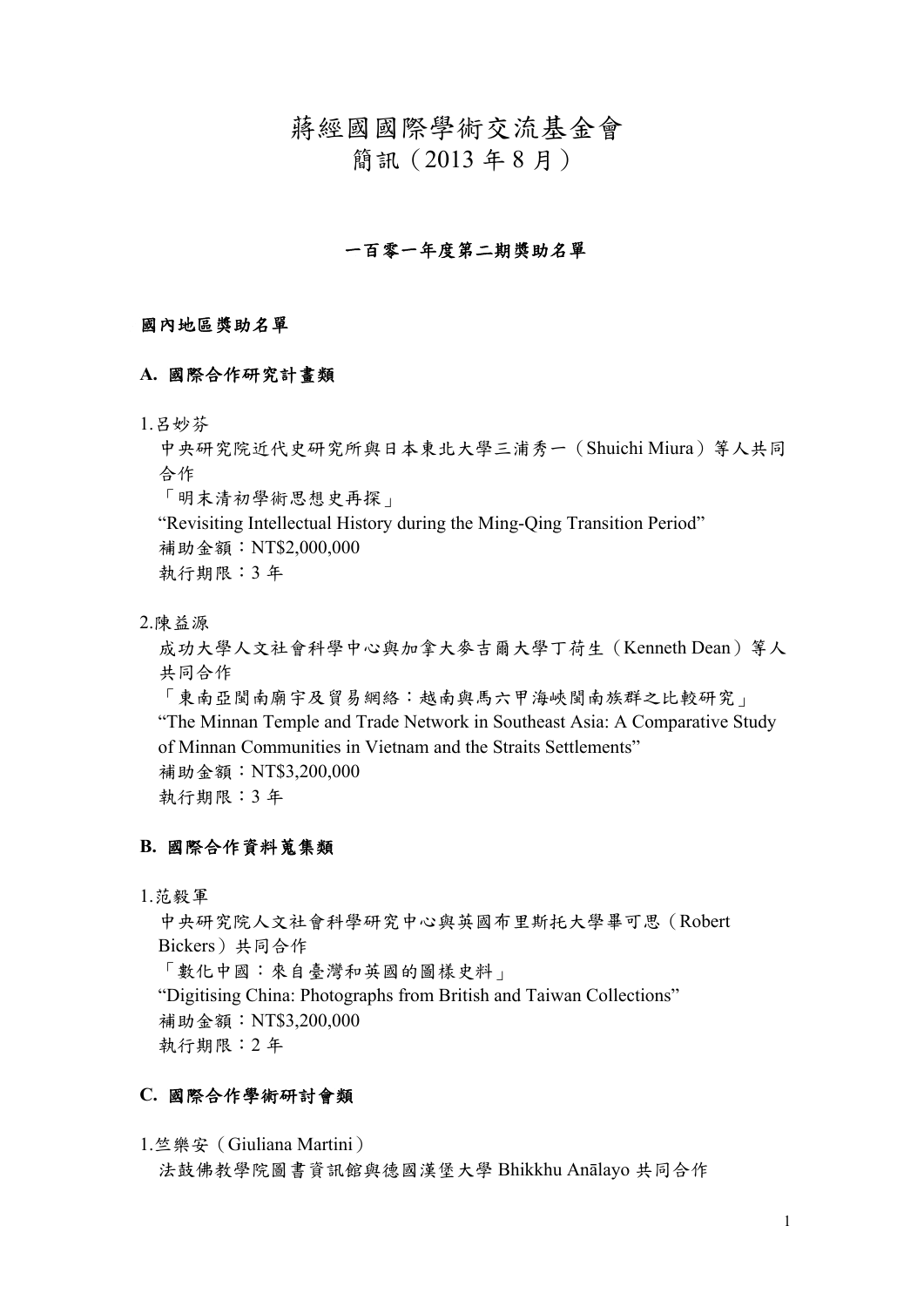「漢譯長阿含經國際研討會」

"The Chinese Translation of the Dīrgha-āgama (長阿含經, Taishō 1)" 補助金額:NT\$280,000 執行期限:1 年

2.林建國

交通大學外國語文學系與英國愛塞特大學林松輝共同合作 「展望 21 世紀華語電影:臺灣論壇」 "Envisioning Chinese Cinemas in the 21st Century: A Taiwan Symposium" 補助金額:NT\$700,000 執行期限:1 年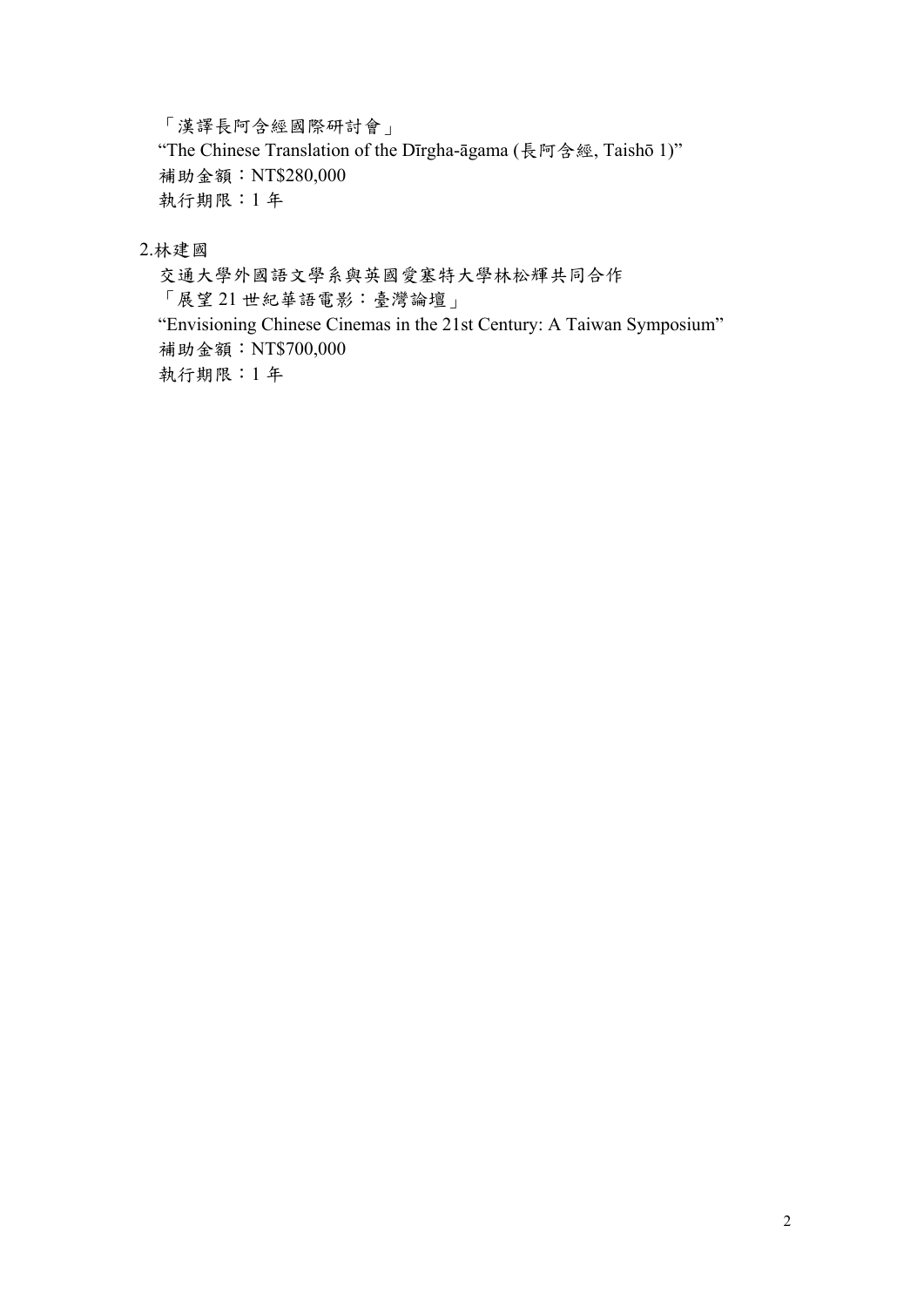### **A.** 研究計畫類

1. Hui-Chin Hsu(許惠瑾) 喬治亞大學 University of Georgia "The Role of Social Support in Postpartum Adjustment of Mothers of Preterm Infants in Taiwan" 補助金額:US\$25,000 執行期限:1 年

- 2. Yuan-kang Wang(王元綱) 西密西根大學 Western Michigan University "Managing Hegemony: A Comparison of Qing China and the United States" 補助金額:US\$15,000 執行期限:2 年
- 3. Amy Adamczyk

紐約市立大學 City University of New York "Public Opinion about Homosexuality: A Comparative Analysis of the Factors that Shape Tolerance in Taiwan and Confucian and Non-Confucian Nations" 補助金額:US\$18,344 執行期限:1 年

4. Ada Sinacore

麥吉爾大學 McGill University

"The Implementation of Gender Equity Education and Bullying Policies in Taiwan: The Influence on the School Community" 補助金額:US\$19,400 執行期限:1 年

5. Susan Whiting

西雅圖華盛頓大學 University of Washington "Explaining Diverse Property Rights Regimes in China's Rural Land" 補助金額:US\$34,960 執行期限:2 年

### **B.** 學術研討會類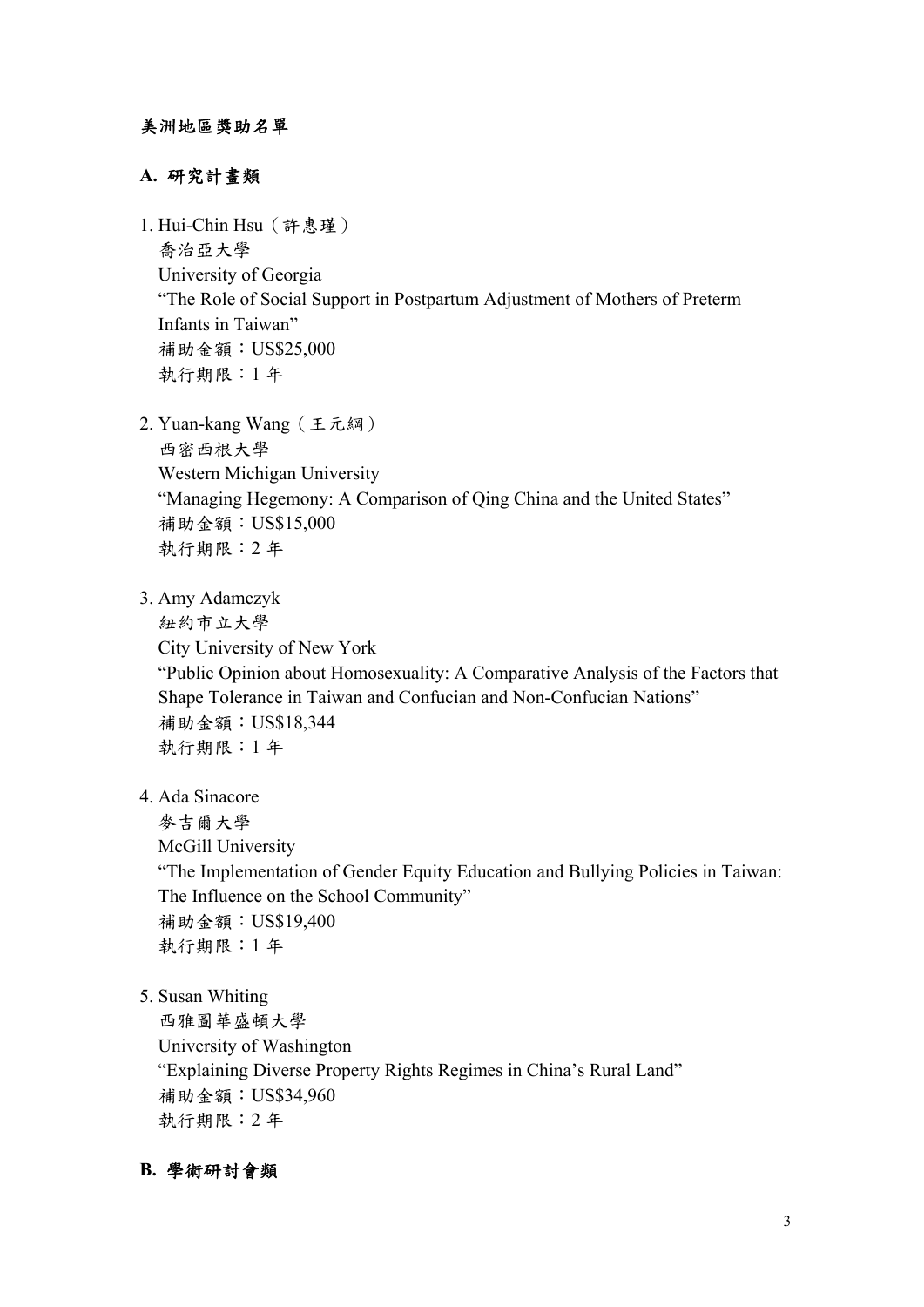1. Weldon South Coblin(柯蔚南) 紀念李方桂先生中國語言學研究學會 Li Fang-Kuei Society for Chinese Linguistics "Li Fang-Kuei Society Young Scholars Symposium" 補助金額:US\$25,000 補助期限:1 年

2. Jennifer Hsu(徐元敬) 亞伯達大學 University of Alberta "NGO Governance and Management in China" 補助金額:US\$7,656 補助期限:1 年

3. Brantly Womack 維吉尼亞大學

> University of Virginia "Taiwan Inclusive: Trends, Opportunities, and Challenges" 補助金額:US\$25,000 補助期限:1 年

- 4. Wai-yee Li(李惠儀) 哈佛大學 Harvard University "Peripheral Visions in Chinese Literature" 補助金額:US\$25,000 補助期限:1 年
- 5. Carlos Rojas

杜克大學 Duke University "Remapping a Discipline: Modern Chinese Literary Studies" 補助金額:US\$25,000 補助期限:1 年

### **C.** 出版補助類

1. Whitney Johnson 哥倫比亞大學出版社 Columbia University Press "*Beyond Sinology: Alterity, Mediality, and the Sinograph*", by Andrea Bachner 補助金額:US\$5,000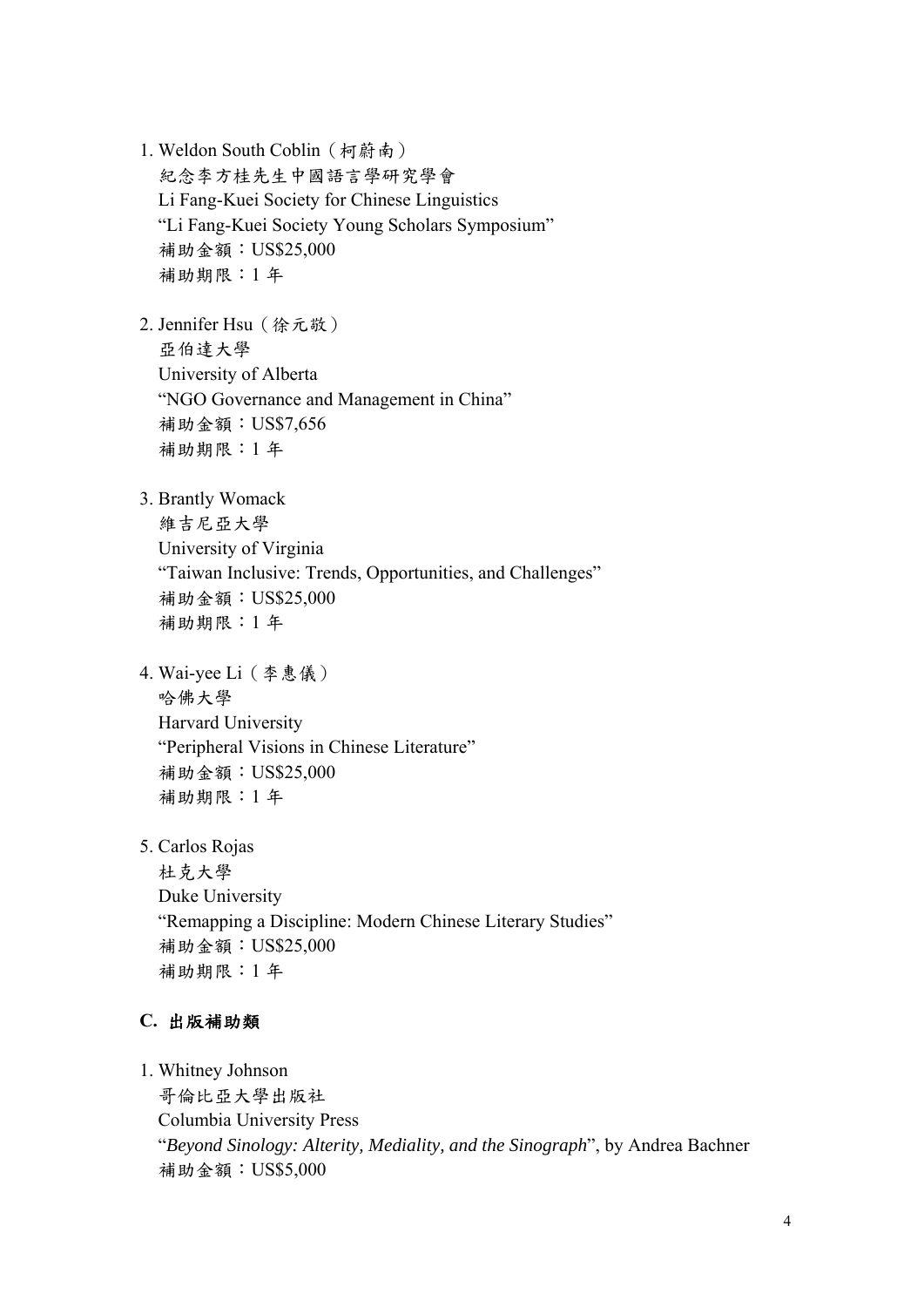補助期限:1 年

2. Kathryn Schell

哥倫比亞大學出版社 Columbia University Press "*Unearthing the Changes: Recently Discovered Manuscripts of the Yi Jing (I Ching) and Related Texts*", by Edward L. Shaughnessy 補助金額:US\$3,000 補助期限:1 年

3. Emily Andrew

英屬哥倫比亞大學出版社 University of British Columbia Press "*The Pragmatic Dragon: Structural Imperatives and China's Boundary Settlements*", by Eric Hyer 補助金額:US\$5,000 補助期限:1 年

4. Susan Barnett

康乃爾大學出版社 Cornell University Press "*Territorializing Tibet: Landscape Transformation and the Gift of Development*", by Emily T. Yen 補助金額:US\$5,000 補助期限:1 年

### **D.** 學者補助類

- (**a**)學者補助
- 1. Hur-li Lee(李鶴立)

威斯康辛大學密爾瓦基校區 University of Wisconsin, Milwaukee "Intellectual Activism of the Seven Epitomes" 補助金額:US\$27,120 執行期限:1 年

2. Lillian Lan-ying Tseng(曾藍瑩) 紐約大學 New York University "The Agency of Steles: Antiquity and Visual Culture in Early Modern China" 補助金額:US\$30,000 執行期限:1 年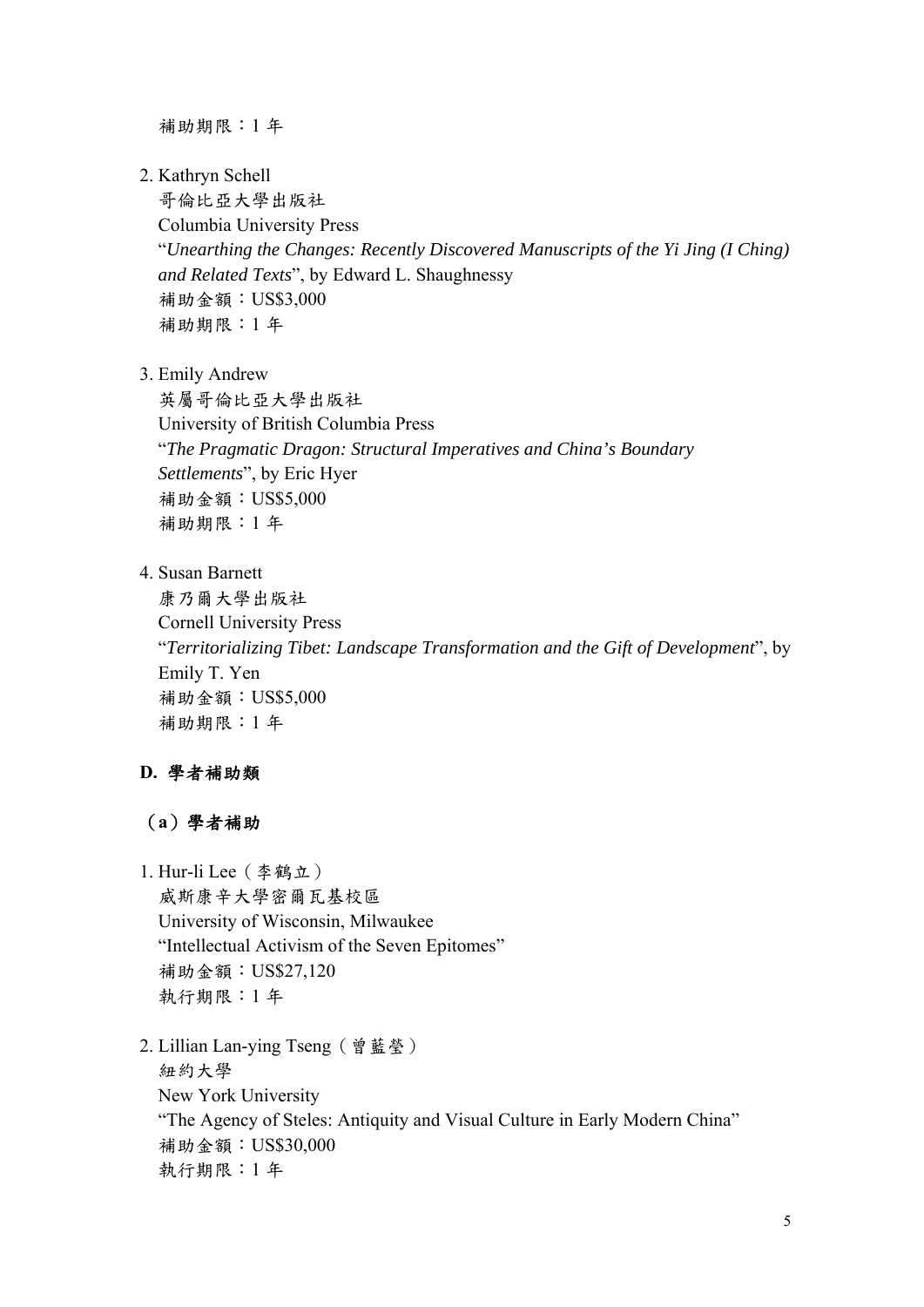3. Michelle Wang(王慧蘭) 喬治城大學 Georgetown University "Multiplicity and its Resonance in the Buddhist Visual Culture of Medieval China" 補助金額:US\$30,000 執行期限:1 年

4. Jiang Wu(吳 疆) 亞利桑那大學 University of Arizona "Leaving for the Rising Sun: Chinese Zen Master Yinyuan's (1592-1673) Journey to Japan and the Authenticity Crisis in Early Modern East Asia" 補助金額:US\$24,528 執行期限:1 年

5. Christopher Nugent (倪 健) 威廉斯學院 Williams College "It's All before Your Eyes: Organizing, Using, and Transmitting Literary Knowledge in Medieval China" 補助金額:US\$25,000 執行期限:1 年

### (**b**)年輕學者補助

- 1. Benjamin Brose 密西根大學 University of Michigan "Xuanzang's Skull: Buddhism, Nationalism, and Diplomacy in Modern Asia" 補助金額:US\$8,810 執行期限:1 年
- 2. Chan Lu (呂 嬋) 羅耀拉瑪麗蒙特大學 Loyola Marymount University "Development of Biliteracy Skills in Chinese and English" 補助金額:US\$14,937 執行期限:1 年
- 3. Amanda Michaud 印第安那大學布魯明頓校區 Indiana University, Bloomington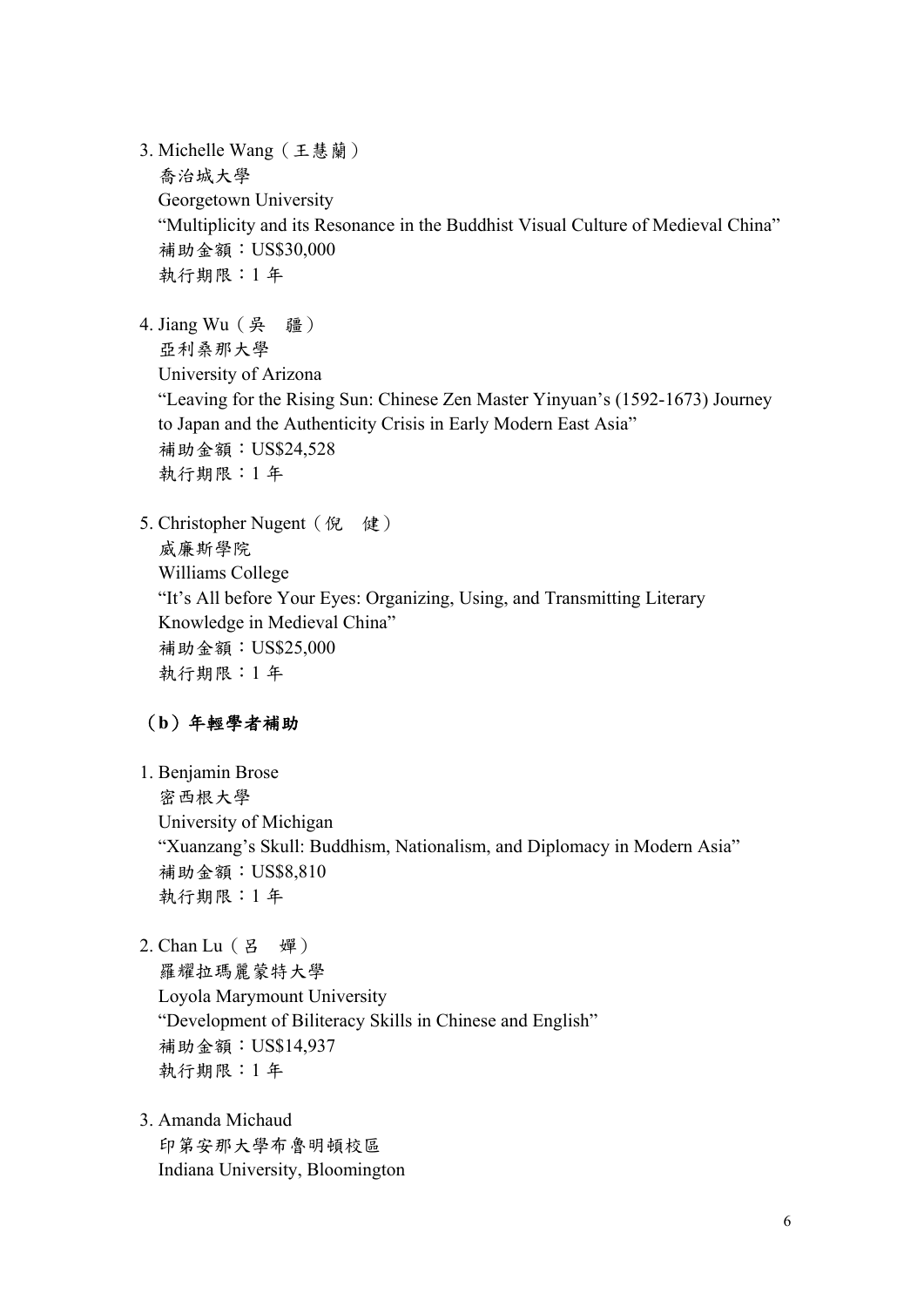"Measuring the Effect of Housing Policy on Macroeconomic Outcomes in China" 補助金額:US\$13,000 執行期限:1 年 4. Delin Lai(賴德霖) 路易斯維爾大學 University of Louisville "Ritual Reconstruction and Ritual Architecture and Art in Republican China" 補助金額:US\$30,000 執行期限:1 年 5. Kah Wee Lee(李家葦) 耶魯大學 Yale University "Las Vegas in Asia: Casinos, Modernity and the Taming of Vice" 補助金額:US\$19,520 執行期限:1 年 6. Edith Aldridge(李 琦) 西雅圖華盛頓大學 University of Washington "Fieldwork on Formosan Languages" 補助金額:US\$29,979 執行期限:1 年 7. Elaine Liu(劉美辰) 休士頓大學 University of Houston "Confucianism and Preferences: Evidence from Lab Experiments" 補助金額:US\$13,354 執行期限:1 年 8. Xiaobo Su(蘇曉波) 奧勒岡大學 University of Oregon "Enclaves of Development: Agribusiness and China's Opium Substitution Program in Laos and Myanmar" 補助金額:US\$12,550 執行期限:1 年

### **E.** 博士論文獎學金類

1. Ying Diao(刁 穎)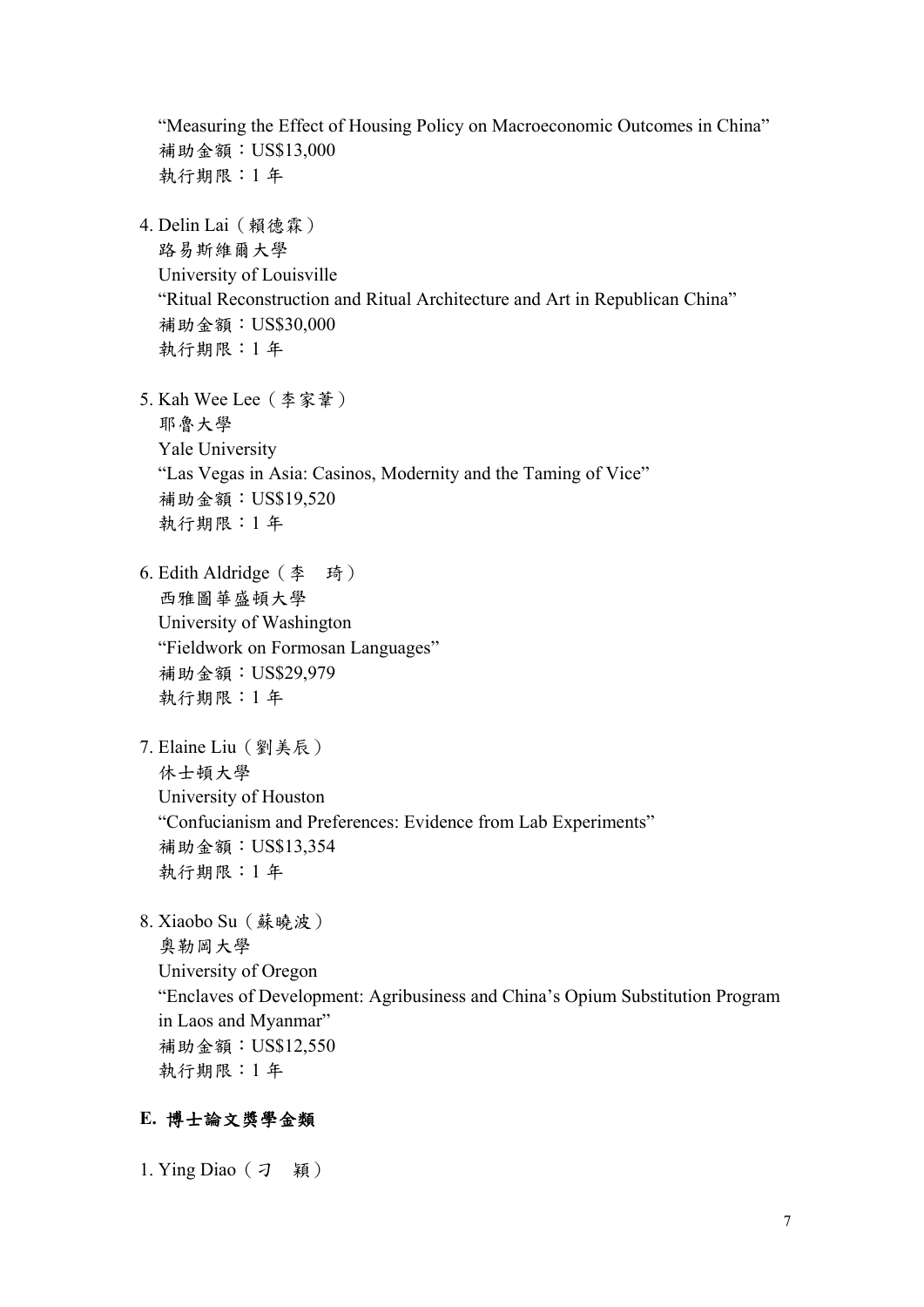馬里蘭大學帕克校區

University of Maryland, College Park "Gospel Singing in the Valley: Investigation into Hymnody and Choral Singing of the Lisu on the China-Burma Border" 補助金額:US\$15,000 執行期限:1 年

2. Tristan Brown

哥倫比亞大學 Columbia University "The Western Muslim Settlement Corridor in the Making of Modern China, 1684-1928" 補助金額:US\$15,000 執行期限:1 年

3. Stephanie Lin

哥倫比亞大學 Columbia University "Dying to Be Reborn: The Buddhist Deathbed and Pure Land Faith in Republican China, 1912-1949" 補助金額:US\$15,000 執行期限:1 年

4. Xiao Wu (吳 曉)

西北大學

Northwestern University

"Uses of the Chinese Internet: Everyday Media Practices and Political Subject-formation among China's Early Web Surfers" 補助金額:US\$15,000 執行期限:1 年

5. Kaijun Chen(陳愷俊)

哥倫比亞大學 Columbia University "Handicraft and Statecraft: Investigation of the Culture of Bondservants through the Imperial Porcelain Factory in High Qing Empire, 1680-1756" 補助金額:US\$15,000 執行期限:1 年

6. Xiaofeng Kang(康曉峰) 夏威夷大學馬諾瓦校區 University of Hawaii, Manoa "Political Ecology of Rubber Plantations among Akha People in Xishuangbanna,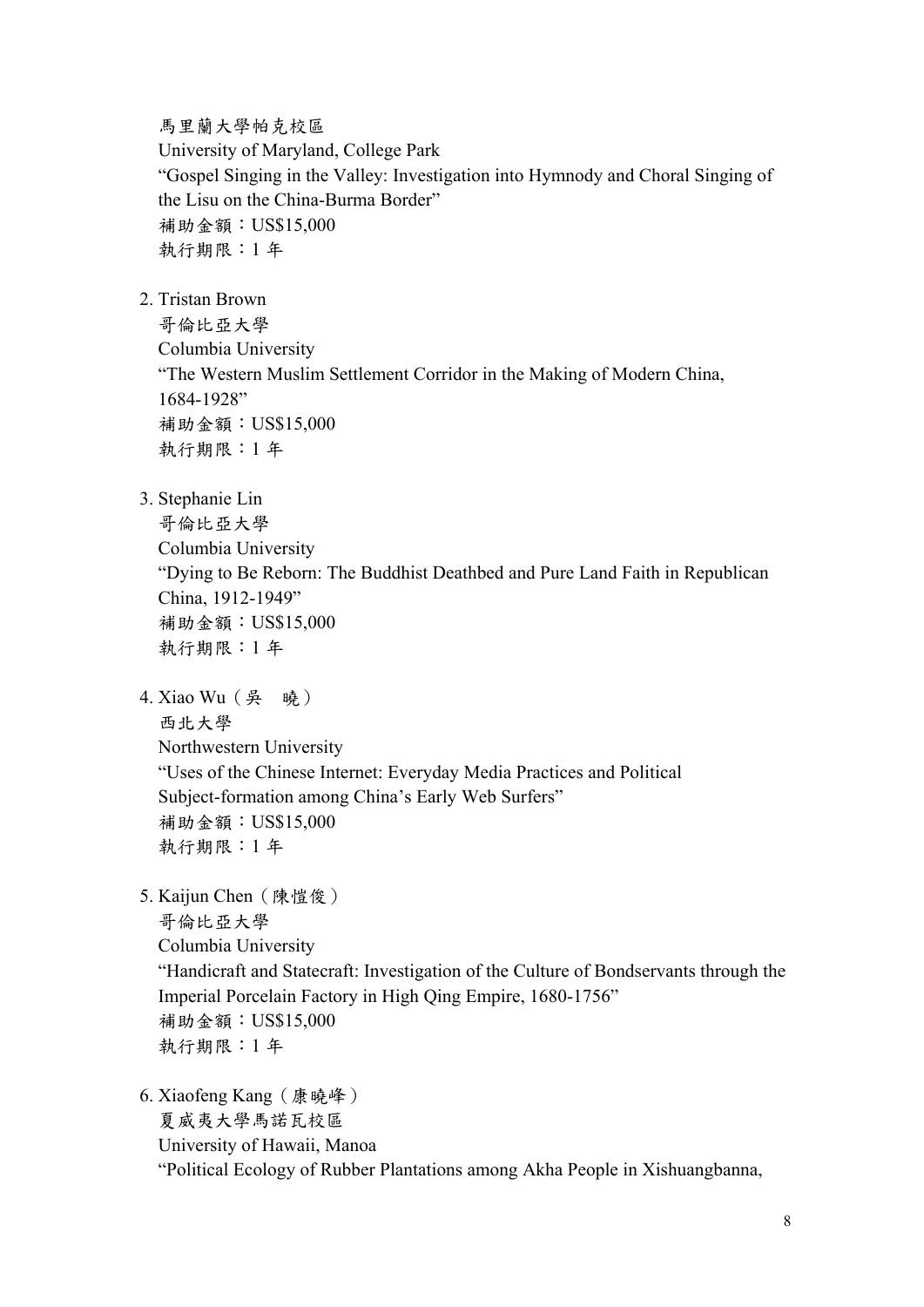China" 補助金額:US\$15,000 執行期限:1 年

7. Tadashi Ishikawa(石川匡) 芝加哥大學 University of Chicago "Colonial Law and Entangled Households: 'Trafficking,' Adultery, Domestic Violence, and Division of Property in Colonial Taiwan, 1919-1945" 補助金額:US\$15,000

執行期限:1 年

8. Wenjie Liao(廖文潔)

明尼蘇達大學

University of Minnesota

"Remembering the Faces of Law: Legal Consciousness and Collective Memories in Transitional China" 補助金額:US\$15,000

執行期限:1 年

9. Martin Tsang

佛羅里達國際大學 Florida International University "Con la Mocha al Cuello: The Emergence and Negotiation of Afro-Chinese Religion in Cuba" 補助金額:US\$15,000 執行期限:1 年

10. Christopher Byrne(白空山)

麥吉爾大學 McGill University "Poetics of Silence: Hongzhi Zhengjue 宏智正覺 (1091-1157) and the Practice of Poetry in Song Dynasty Chan Yulu 語錄 (Recorded Sayings)" 補助金額:US\$15,000 執行期限:1 年

11. Haogen Yao(堯浩根)

哥倫比亞大學

Columbia University

"The Determinants of Post-compulsory Education Decisions in Rural China: With an Analysis of a Grassroots NGO Intervention" 補助金額:US\$15,000 執行期限:1 年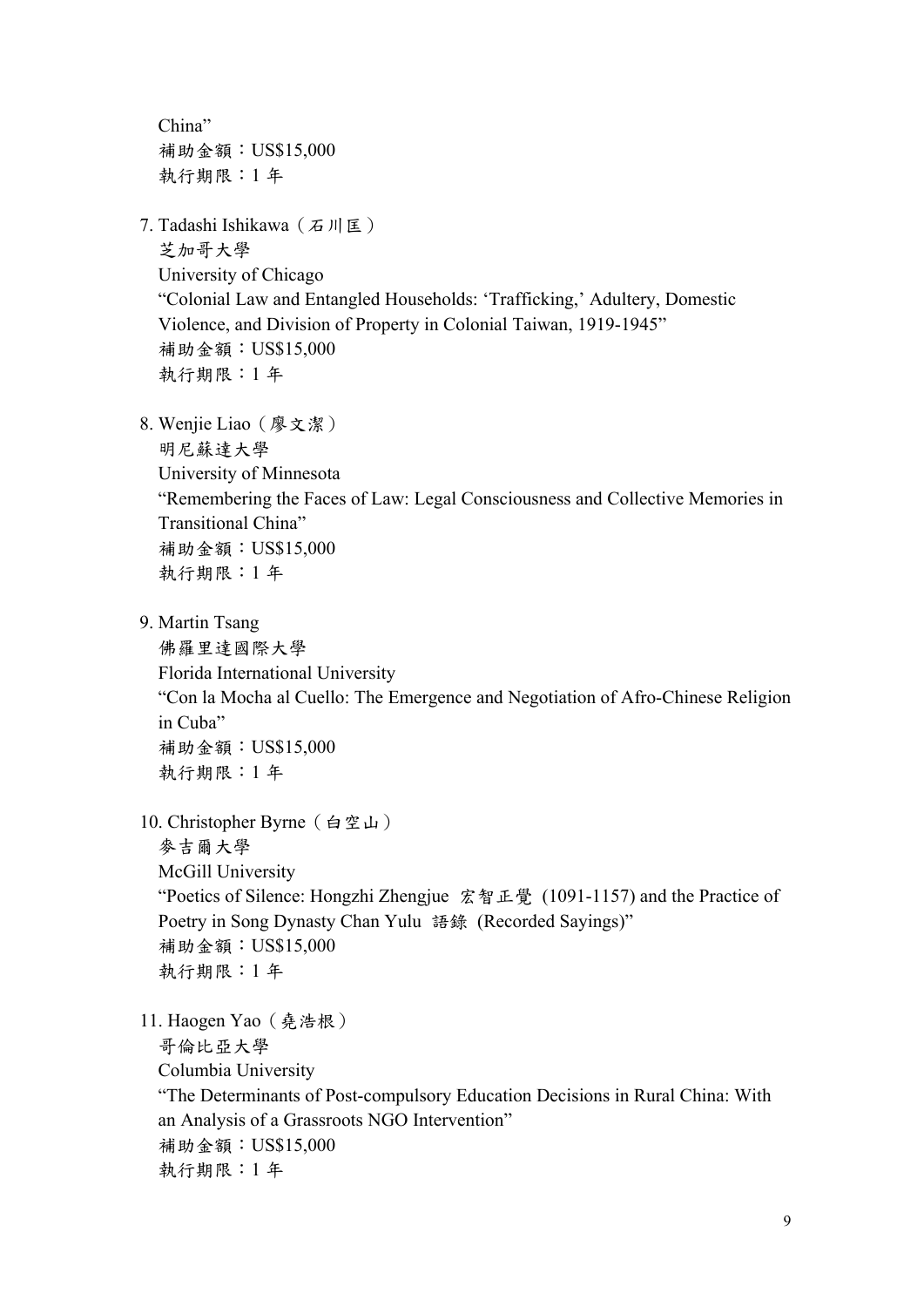12. Xian Huang (黃 嫻) 哥倫比亞大學 Columbia University "Political Economy of Health: Risk and Income Redistribution in China's Health Insurance" 補助金額:US\$15,000 執行期限:1 年 13. Yuting Li(李玉婷) 西雅圖華盛頓大學 University of Washington "Political Determinants of Social Housing Assistance" 補助金額:US\$15,000 執行期限:1 年 14. Geng Tian (田 耕) 芝加哥大學 University of Chicago "Reining Endemic Violence: Militarization in Northwestern China, 1800-1873" 補助金額:US\$15,000 執行期限:1 年 15. Shuang Wen (溫 爽) 喬治城大學 Georgetown University "Mediated Imaginations: Chinese-Arab Cross-cultural Awareness at the Turn of the 20th Century" 補助金額:US\$15,000 執行期限:1 年 16. Natalie Koehle 哈佛大學 Harvard University "A Conceptual History of the Development of the Concept of Phlegm in Chinese Medicine from the Han to the Qing Periods" 補助金額:US\$15,000 執行期限:1 年 17. Yue Hou (侯 越) 麻省理工學院 Massachusetts Institute of Technology

"Participatory Autocracy? Private Entrepreneurs and Political Activism in China"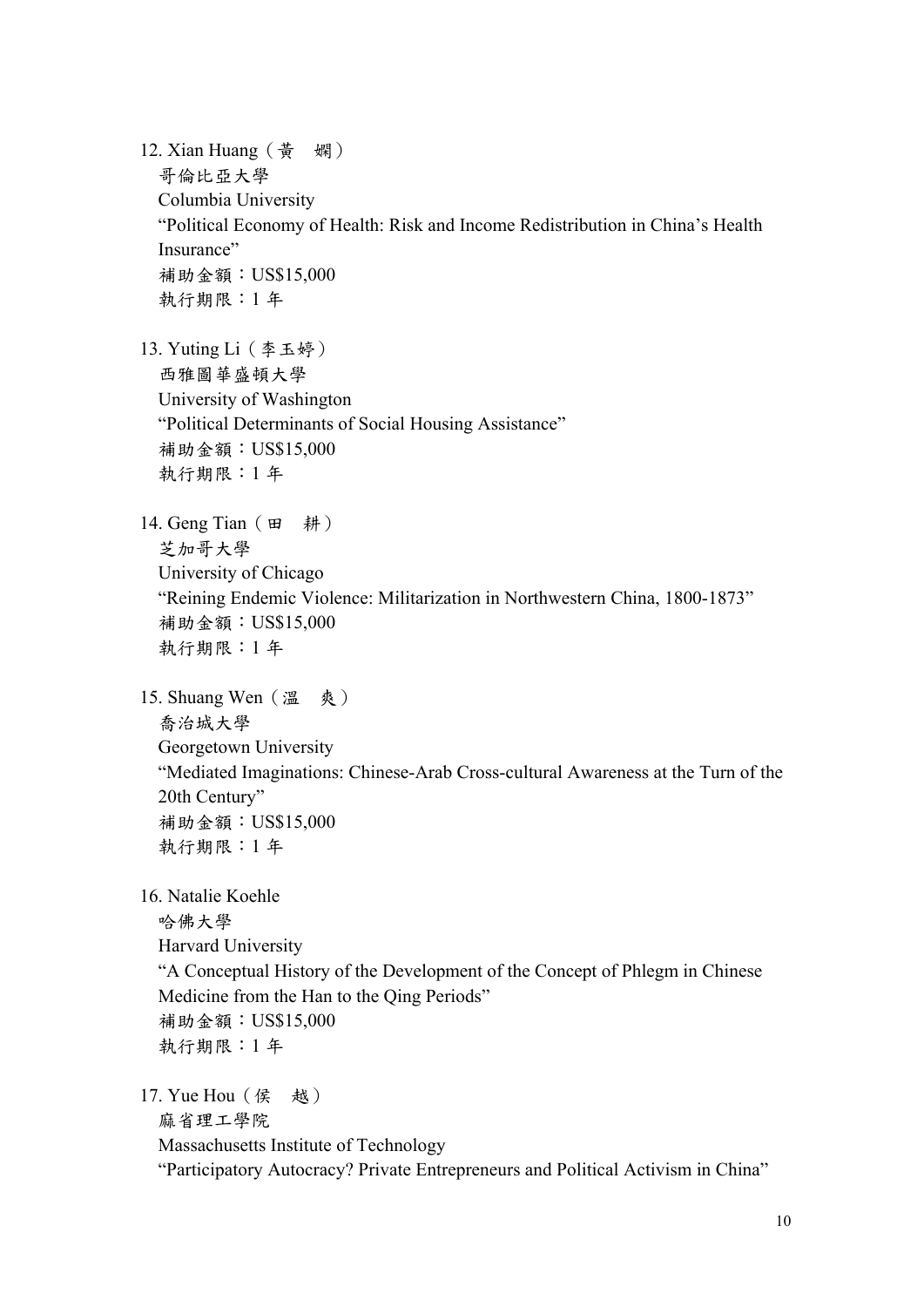補助金額:US\$15,000 執行期限:1 年 18. Yongshin Kim(金容信) 夏威夷大學馬諾瓦校區 University of Hawaii, Manoa "The Paths of the Chinese Automobile Industry Development in the Post-WTO Era: A Comparative Case Study of Beijing-Hyundai, Chery and Geely" 補助金額:US\$15,000 執行期限:1 年 19. Lyle Fearnley(方立安) 加州大學柏克萊校區 University of California, Berkeley "After the Livestock Revolution: Avian Influenza, Food Safety, and the Ethics of Veterinary Medicine at Poyang Lake, Jiangxi, China" 補助金額:US\$15,000 執行期限:1 年 20. Meng Li(李 萌) 愛荷華大學 University of Iowa "Creating Continuity in Social Transformation: An Ethnographic Study of Chinese Migrant Workers' Spring Festival Family Reunions" 補助金額:US\$15,000 執行期限:1 年 21. Margarita Delgado 匹茲堡大學 University of Pittsburgh "Understanding the Funerary Buddha: Material Culture and Religious Change in Early Chinese Buddhism" 補助金額:US\$15,000 執行期限:1 年 22. Yi Claire Yang (楊 怡) 加州大學柏克萊校區 University of California, Berkeley "Mortuary Culture and the Transformation of Elite Society in Tang China, 618-907" 補助金額:US\$15,000 執行期限:1 年

23. Zhong Chen (陳 鍾)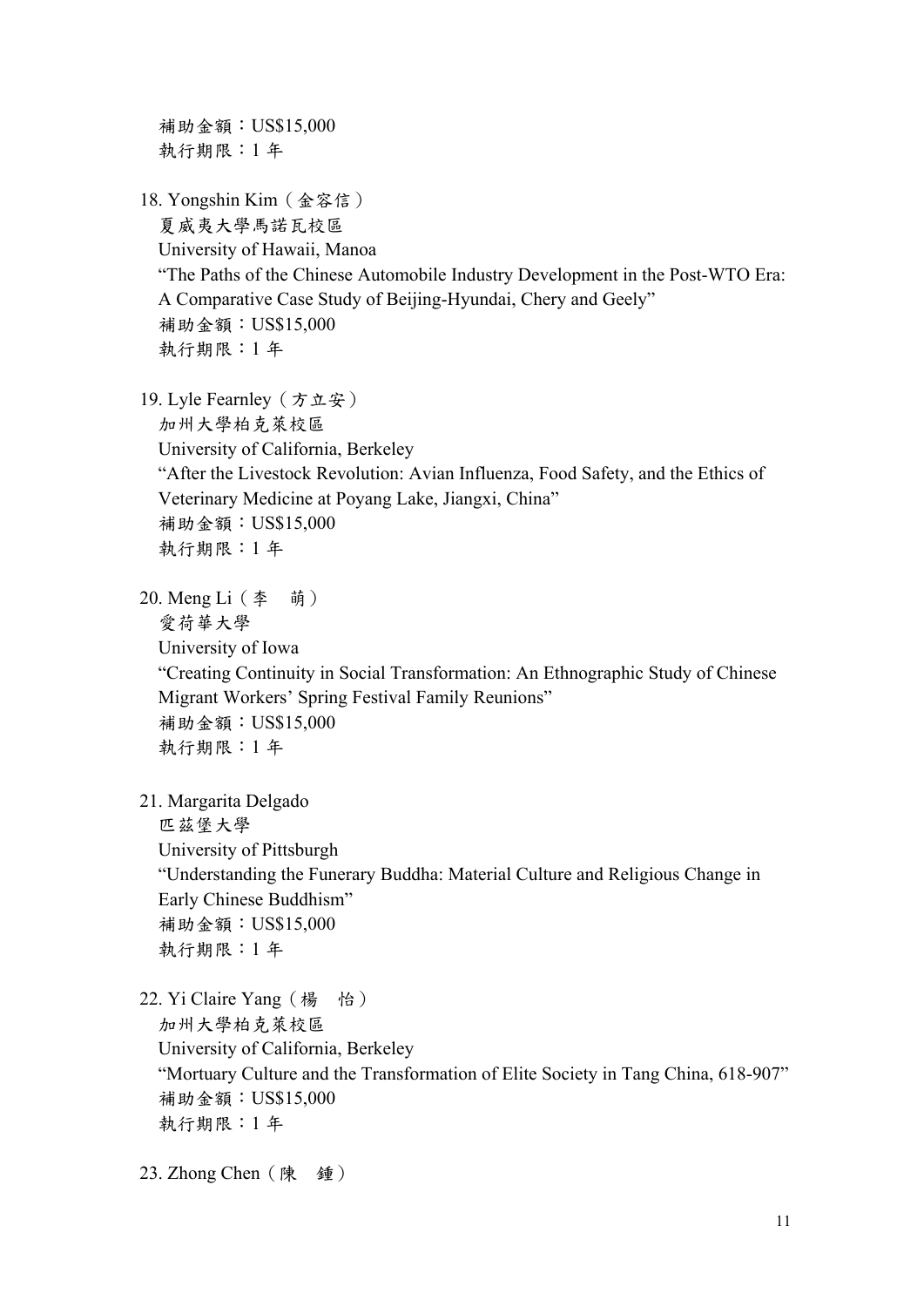康乃爾大學 Cornell University "Animacy in Sentence Processing across Languages: An Information-Theoretic Prospective" 補助金額:US\$15,000 執行期限:1 年 24. Yingyao Wang(王穎曜) 耶魯大學 Yale University "Expertise, Politics and Social Learning: A Sociological Study of Chinese Policy Elites in the Reform Era, 1978-2012" 補助金額:US\$15,000 執行期限:1 年 25. Yu Zhang(張 宇) 史丹佛大學 Stanford University "To the Soil: The Cultural Imaginary of Chinese Rural Modernity, 1915-1965" 補助金額:US\$15,000 執行期限:1 年 26. Jing Li(酈 菁) 紐約州立大學奧爾巴尼校區 State University of New York, Albany "State and Economists: The Rise of a Profession in Contemporary China" 補助金額:US\$15,000 執行期限:1 年 27. Ke Ren(任 可) 約翰霍普金斯大學 Johns Hopkins University "Fin-de-siècle Diplomat: Chen Jitong (1852-1907) and Cosmopolitan Possibilities in the Late Qing World" 補助金額:US\$15,000 執行期限:1 年 28. Jiayin Zhang(張佳音) 麻省理工學院 Massachusetts Institute of Technology "Smart Money in Dumb Money: The Gap between Private and Public Beliefs and the Housing Market in China" 補助金額:US\$15,000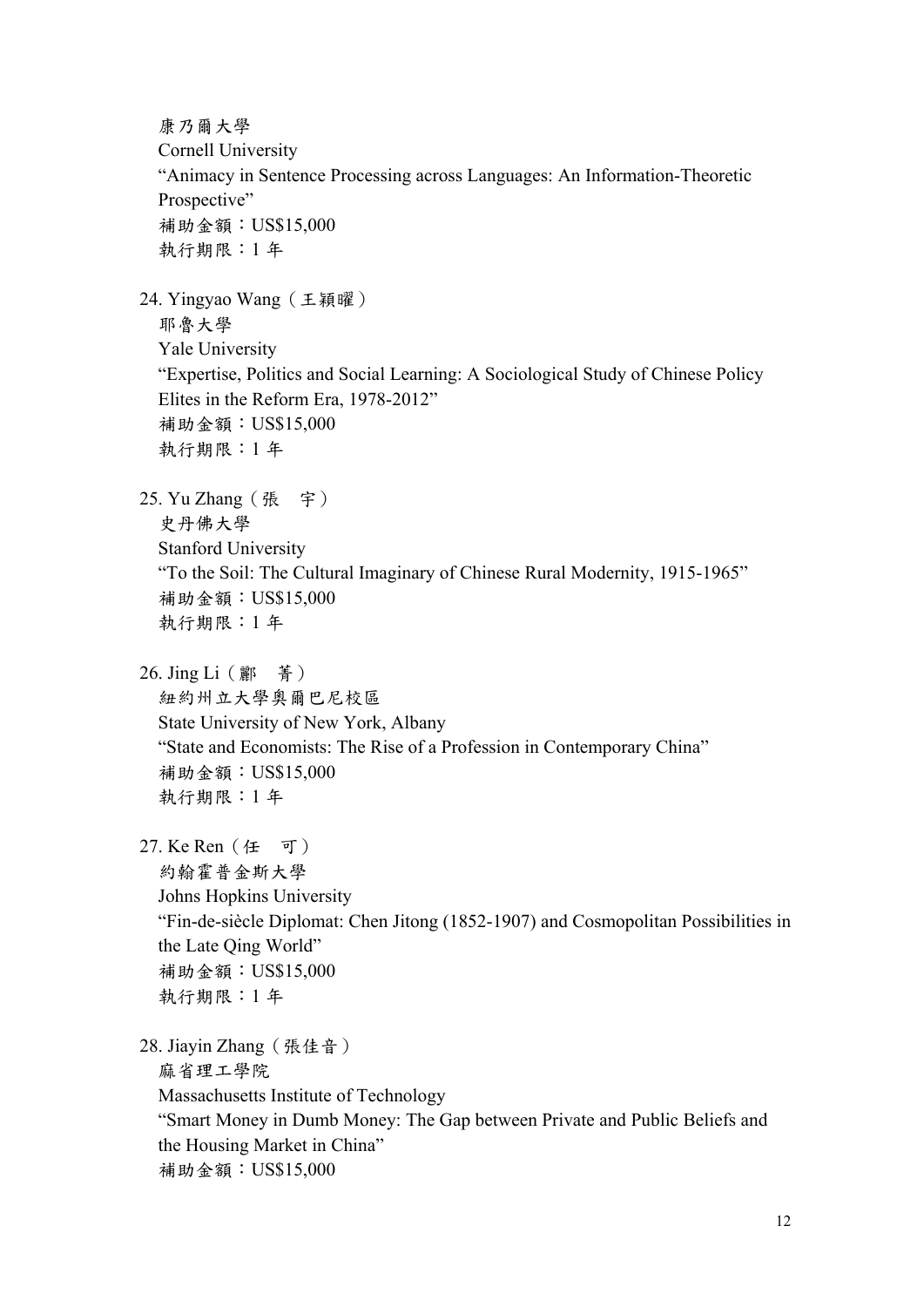執行期限:1 年

29. Christine Ho(何穎佳)

史丹佛大學

Stanford University

"Drawing from Life: Sketching, Landscape, and the Formation of Socialist Realist Guohua" 補助金額:US\$15,000

執行期限:1 年

30. Adam Tyner

加州大學聖地牙哥校區 University of California, San Diego "Voluntary Marginalization in Urban China: The Effects of Rural Policies on Migrants' Decision-making and Identities" 補助金額:US\$15,000 執行期限:1 年

### **F.** 加拿大亞洲研究協會博士後研究獎助金及博士論文獎學金類

1. Isabelle Cote

多倫多大學 University of Toronto "Unsettling Migrants? The Impact of Internal Migration on Ethnic Conflicts in China and Indonesia" 補助金額:US\$12,204 執行期限:1 年

2. Pascale Massot

英屬哥倫比亞大學 University of British Columbia "China's Liberalizing Impact on Global Commodity Markets: The Cases of Uranium, Potash and Iron Ore" 補助金額:US\$12,204 執行期限:1 年

3. Weiting Guo

英屬哥倫比亞大學 University of British Columbia "The Speed of Justice: Summary Execution and the Politics of Punishment in the Making of Modern Chinese Criminal Justice, 1830-1960" 補助金額:US\$12,204 執行期限:1 年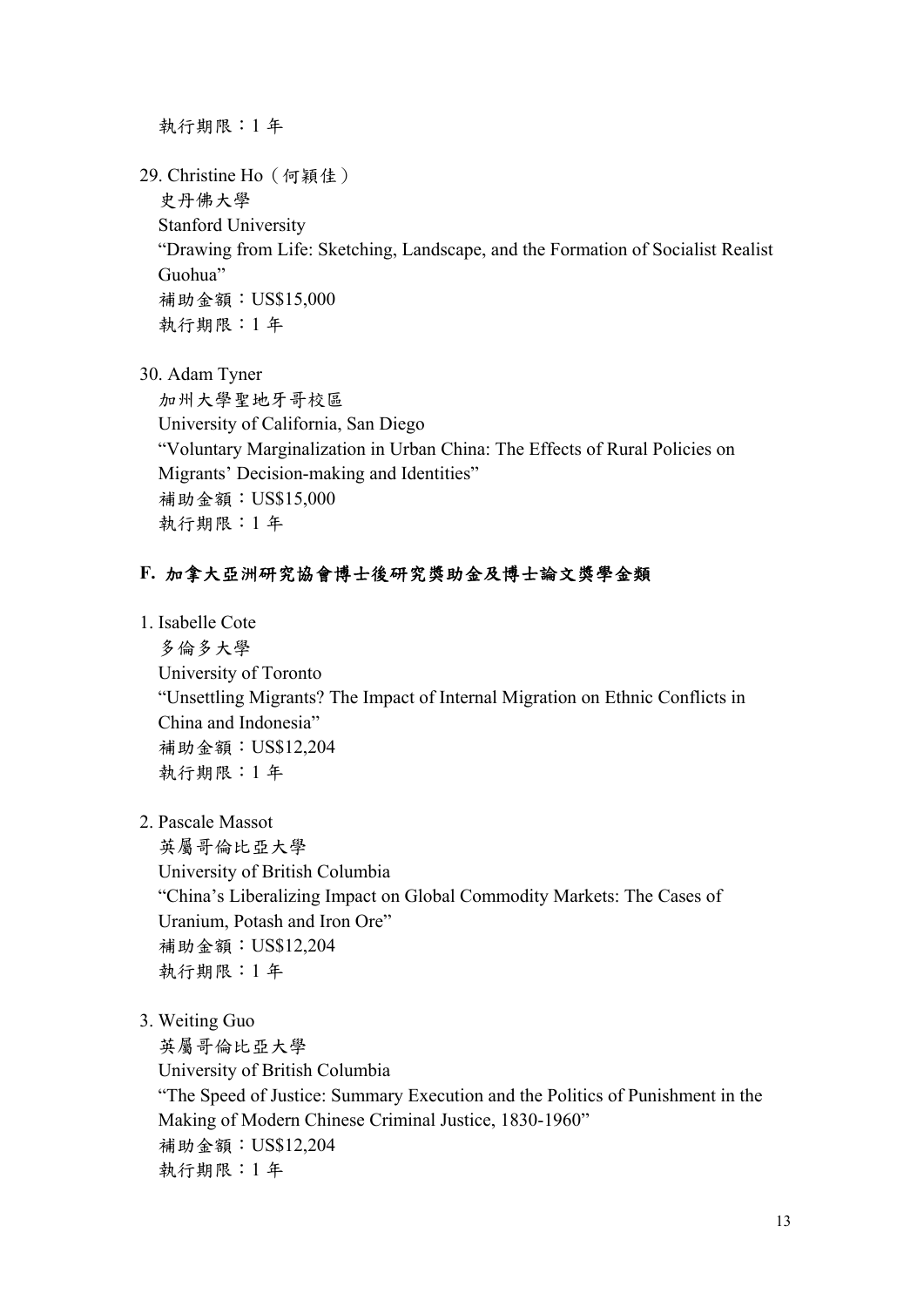#### **G.** 中華民國留學生博士論文獎學金類

1. Chun-vu Lu (呂淳鈺) 聖路易華盛頓大學 Washington University in St. Louis 「『大東亞』的中文言情小說(1937-1945)」 "Make Love and War: Chinese Popular Romance in 'Greater East Asia', 1937-1945" 補助金額:US\$15,000 執行期限:1 年 2. Chien-ting Lin(林建廷)

加州大學聖地牙哥校區 University of California, San Diego 「逃逸中的『密醫』主體:醫學現代性的生命政治與勞動階序」 "Fugitive Subjects of 'Mi-Yi': Politics of Life and Labor in Taiwan's Medical Modernity" 補助金額:US\$15,000 執行期限:1 年

- 3. Hsuan-li Wang(王宣曆) 哥倫比亞大學 Columbia University 「位移、越界與本地化:明末清初福建鼓山曹洞禪法之形成與傳播」 "Displacement, Border Crossing and Indigenization: The Formation and Spread of Gushan Caodong Chan Buddhism in Late Ming and Early Qing" 補助金額:US\$15,000 執行期限:1 年
- 4. Kuan-yen Liu(劉冠巖)

加州大學聖塔芭芭拉校區 University of California, Santa Barbara 「生物學與中國哲學的交會:從文化翻譯的視角論晚清達爾文主義」 "The Cultural Translation of Darwinism in Late-Qing China: An Intersection between Biology and Chinese Philosophy" 補助金額:US\$15,000 執行期限:1 年

5. Haowen Jiang(江豪文) 萊斯大學 Rice University 「臺灣南島語名物化現象之功能類型研究」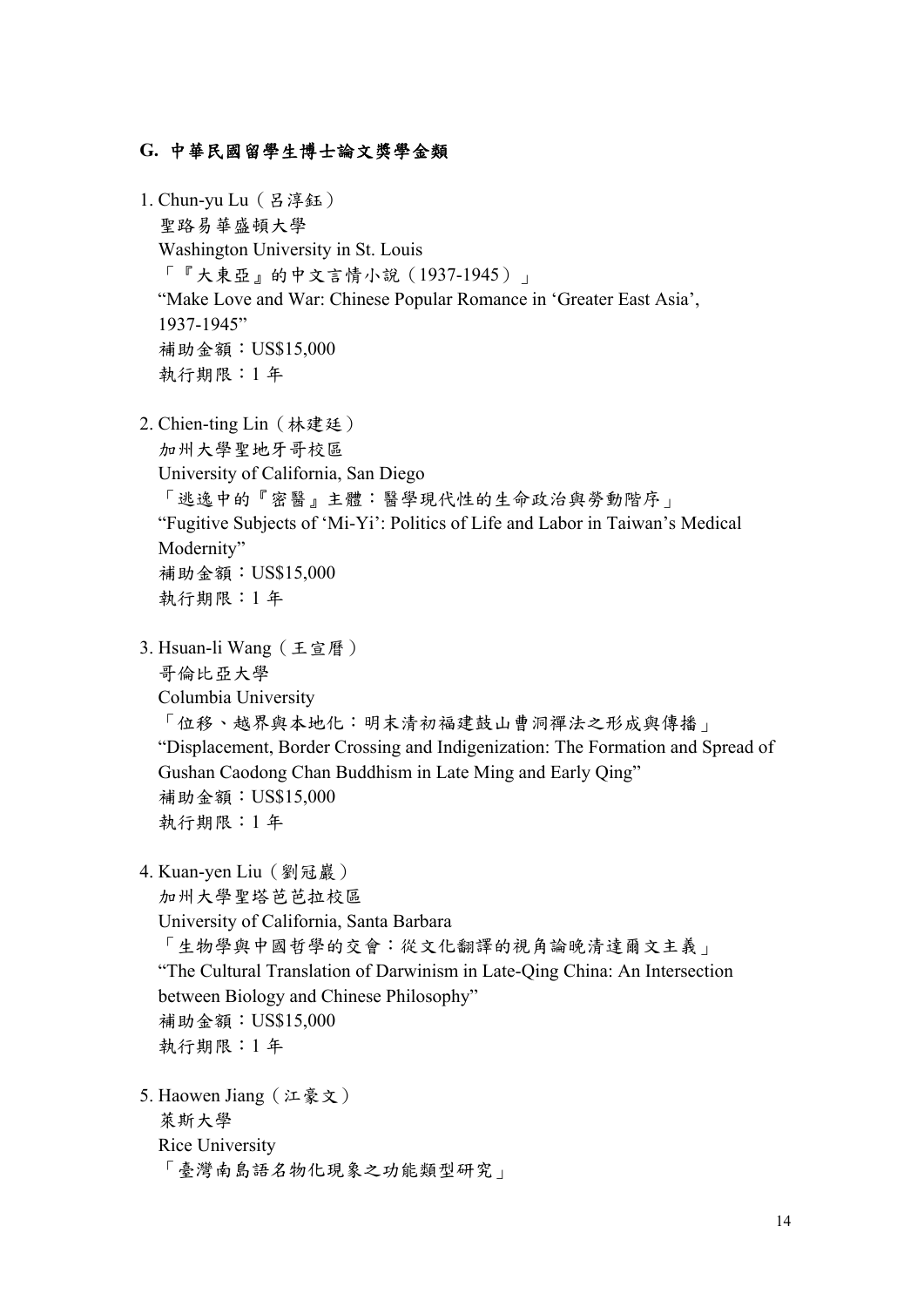"A Functional-Typological Study of Nominalization in Formosan Languages" 補助金額:US\$15,000 執行期限:1 年 6. Chi-ming Louis Liu(劉啟明) 哈佛大學 Harvard University 「中文的空運符與空詞類」 "Null Operators and Empty Categories in Mandarin Chinese" 補助金額:US\$15,000 執行期限:1 年 7. Hsin-yi Yeh(葉欣怡) 羅格斯大學 Rutgers University 「國家認同、集體記憶與記憶工程:以 1949 年至 1987 年的製造中國認同為例」 "National Identities, Collective Memories, and Mnemonic Engineerings: The Analysis of the Production of a Chinese Nationality (1949-1987)" 補助金額:US\$15,000 執行期限:1 年 8. Da-wei Hsu(徐大衛) 維吉尼亞大學 University of Virginia 「汶川大地震後災區生還者的意義形構」 "Post-disaster Meaning-making and the 2008 Sichuan Earthquake" 補助金額:US\$15,000 執行期限:1 年 9. Yun Tai (戴 昀) 艾莫瑞大學 Emory University 「現場音樂地景中的『守門人行為』與社會資本:臺北與亞特蘭大」 "You Can't Always Get What You Want: Gatekeeping and Social Capital in the Live Music Scenes of Atlanta and Taipei" 補助金額:US\$15,000 執行期限:1 年 10. Yi-tsui Tseng(曾倚萃) 丹佛大學 University of Denver 「巨龍的『碳』息?全球視野下中國氣候變遷政策中的發展觀、論述和權力互 構 (1992-2012)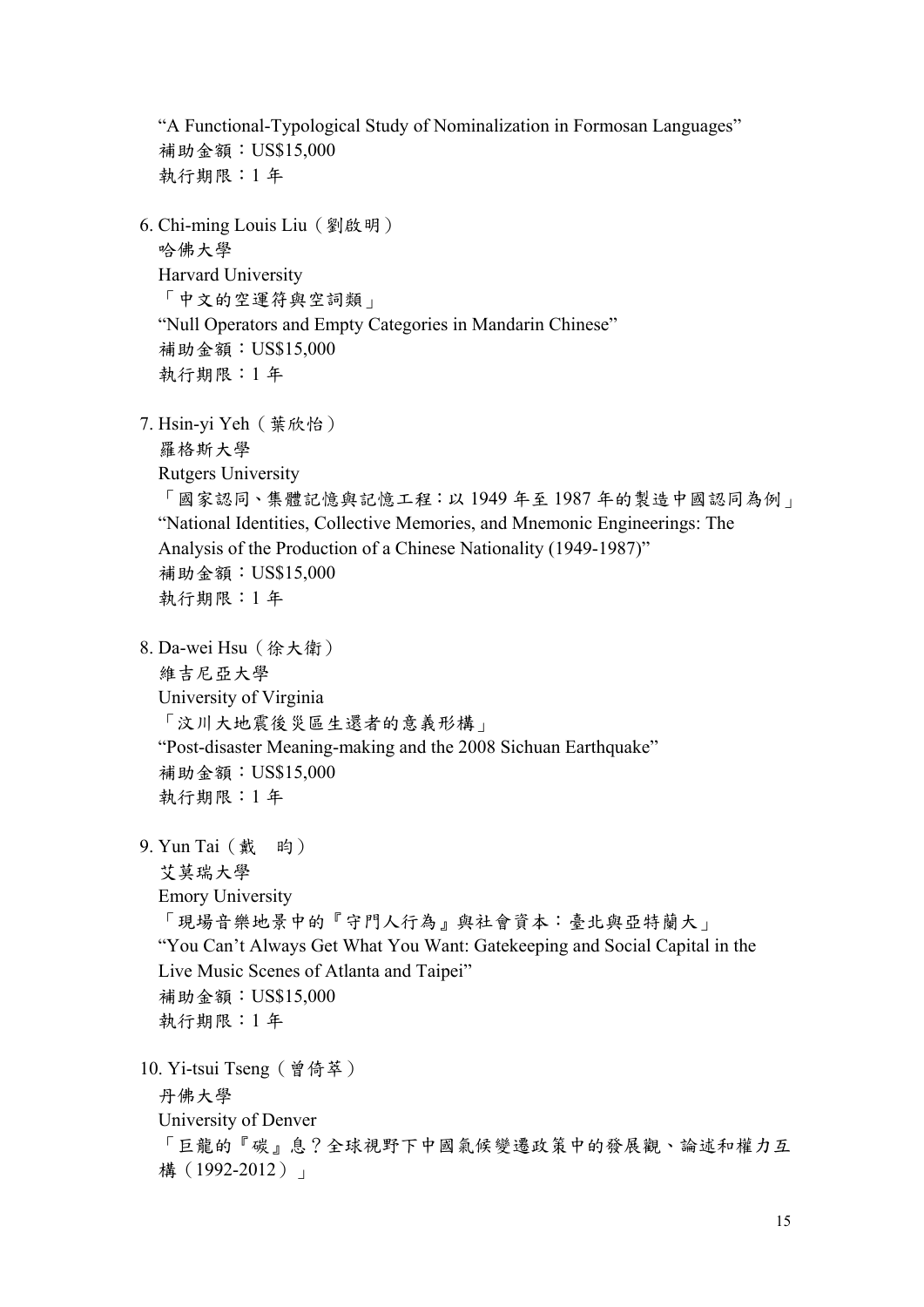"Decarbonizing the Dragon? Discourse, Power and Development in China's Global Politics of Climate Change, 1992-2012" 補助金額:US\$15,000 執行期限:1 年 11. Yi-yi Chen(陳依依) 聖路易華盛頓大學 Washington University in St. Louis 「競選造勢活動與投票抉擇之研究:理論、實驗及臺灣實證分析」 "Political Rallies and Voting: Theory, Experimental Study, and Empirical Analysis on Taiwan" 補助金額:US\$15,000 執行期限:1 年 12. Huan-kai Tseng(曾煥凱) 喬治華盛頓大學 George Washington University 「政治民主化與央行獨立性:臺灣與墨西哥的比較研究」 "Democratization and Central Bank Independence: A Comparative Analysis of Taiwan and Mexico" 補助金額:US\$15,000 執行期限:1 年 13. Yi-lin Lou (樓一琳) 印地安那大學布魯明頓校區 Indiana University, Bloomington 「建構臺灣刑事司法體系下之人民參與審判制度一並探討該制度與死刑審判之 關係」 "Establishing a Lay Judge System under the Taiwanese Criminal Justice System and Exploring its Interactions with Capital Trial Proceedings" 補助金額:US\$15,000 執行期限:1 年 14. Ching-fu Lin(林勤富) 哈佛大學 Harvard University 「探尋全球食品安全治理之最適化制度設計:以中國監管機制問題為核心」 "Exploring the Optimal Institutional Design for Global Food Safety Governance: Lessons from the Regulatory Complex in China" 補助金額:US\$15,000 執行期限:1 年

15. Chia-ling Yang(楊佳陵)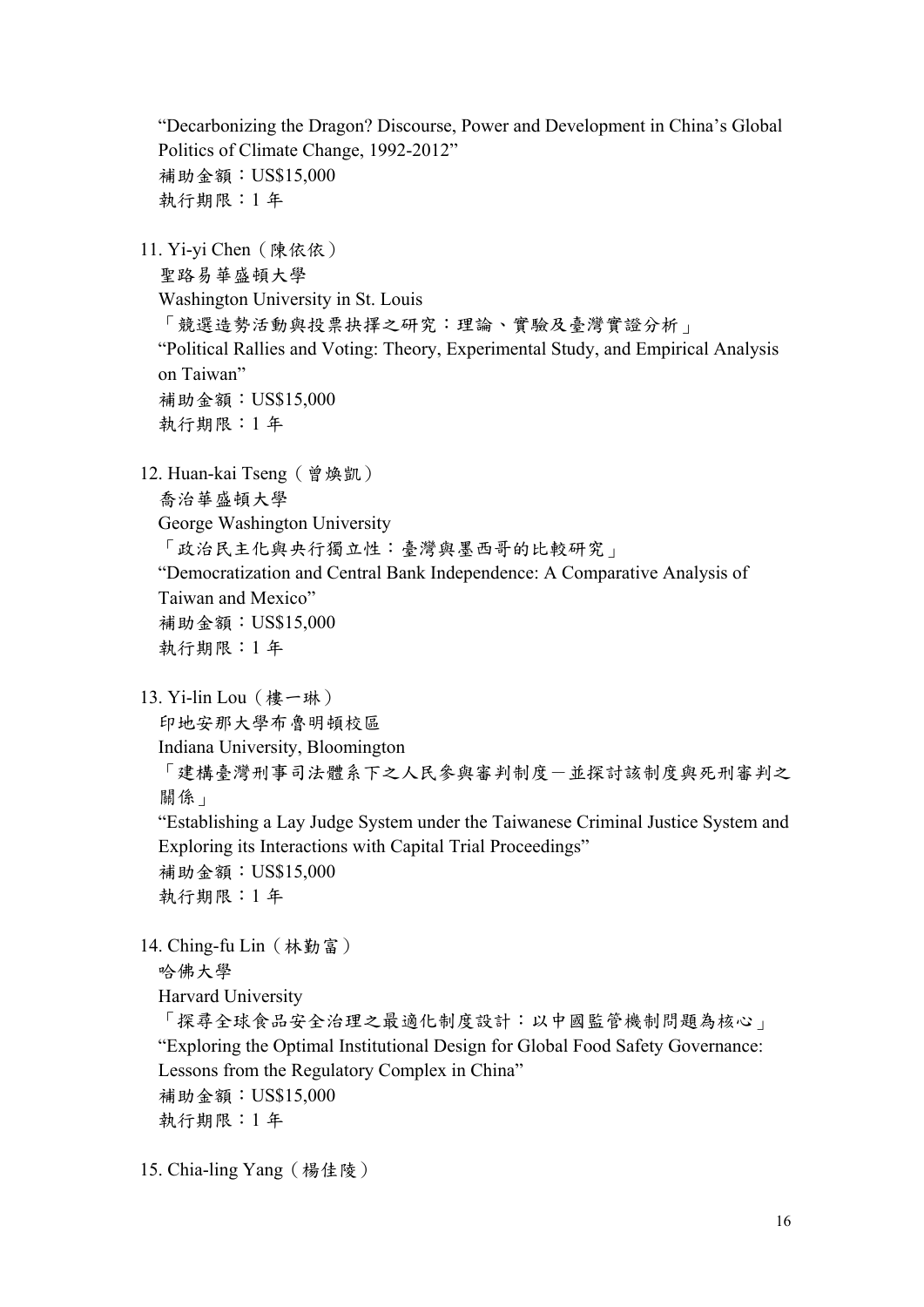加州大學柏克萊校區

University of California, Berkeley

「激進化的臺灣醫界?臺、美醫界之權利動員過程與外國醫事學歷之法律與政 策」

"Radicalization of a Profession? The Law and Policy on International Medical Graduates from the Perspectives of Political Opportunities and Rights Mobilization among Physicians in Taiwan and the U.S."

補助金額:US\$15,000 執行期限:1 年

16. Yi-jian Chen(陳壹瑾)

密西根大學

University of Michigan

「大學擴張、就學機會變化與對外投資對臺灣勞動市場之影響」

"Three Essays on the Labor Market Transitions in Taiwan"

補助金額:US\$15,000

執行期限:1 年

17. I-hsuan Chiu (邱宜軒)

紐約州立大學水牛城校區

State University of New York, Buffalo

「領導–成員交換關係與組織公民行為之關聯性:領導溝通的中介效應之探 討–美臺比較研究」

"The Relationship between Leader-Member Exchange and Organizational Citizenship: Exploring the Mediating Effect of Supervisory Communication in Taiwan and the United States"

補助金額:US\$15,000 執行期限:1 年

### **●**候補

### (**a**)人文學科組

1. I-ling (Gloria) Chien(簡奕瓴)(人文組候補 1) 維吉尼亞大學 University of Virginia 「妥美桑布的修心思想對臺灣西藏佛教徒所扮演的角色」 "The Role of Tokmé Zangpo's Mind-training Teaching in Taiwanese Tibetan Buddhism"

2. Hsiao-chun Wu(吳曉鈞)(人文組候補 2) 加州大學洛杉磯校區 University of California, Los Angeles 「登大雅之堂:二十世紀早期京劇知識生產之研究」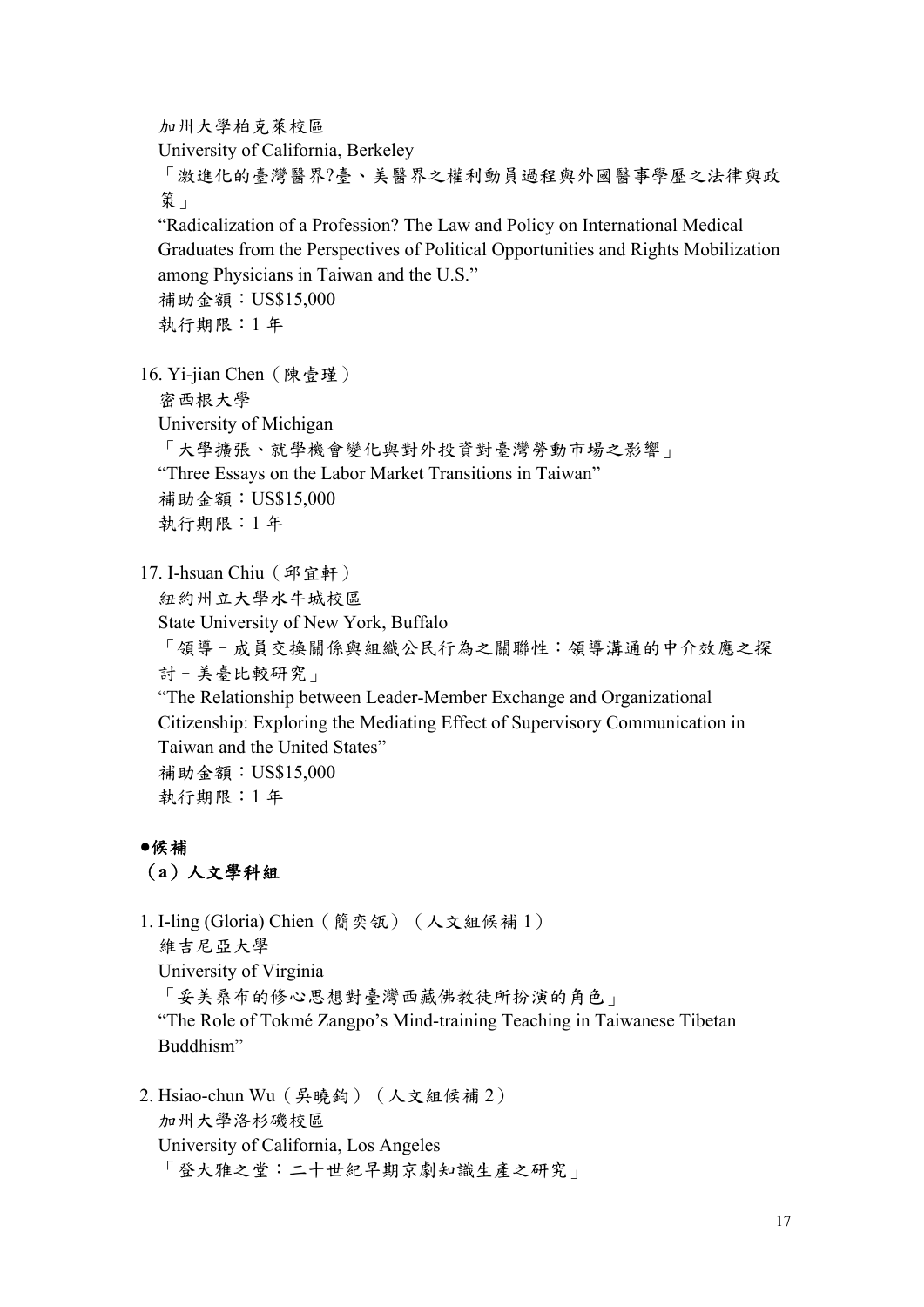"Ascending the Great Hall of Elegance: Knowledge Production about Peking Opera in Early 20th Century China"

# (**b**)社會科學組

1. Chia-yin Wei(魏嘉吟)(社會組候補 3) 南卡羅萊納大學哥倫比亞校區 University of South Carolina, Columbia 「大眾傳播媒體與經濟投票:跨國比較研究分析」 "The Media Effect on Economic Voting: A Cross-national Analysis"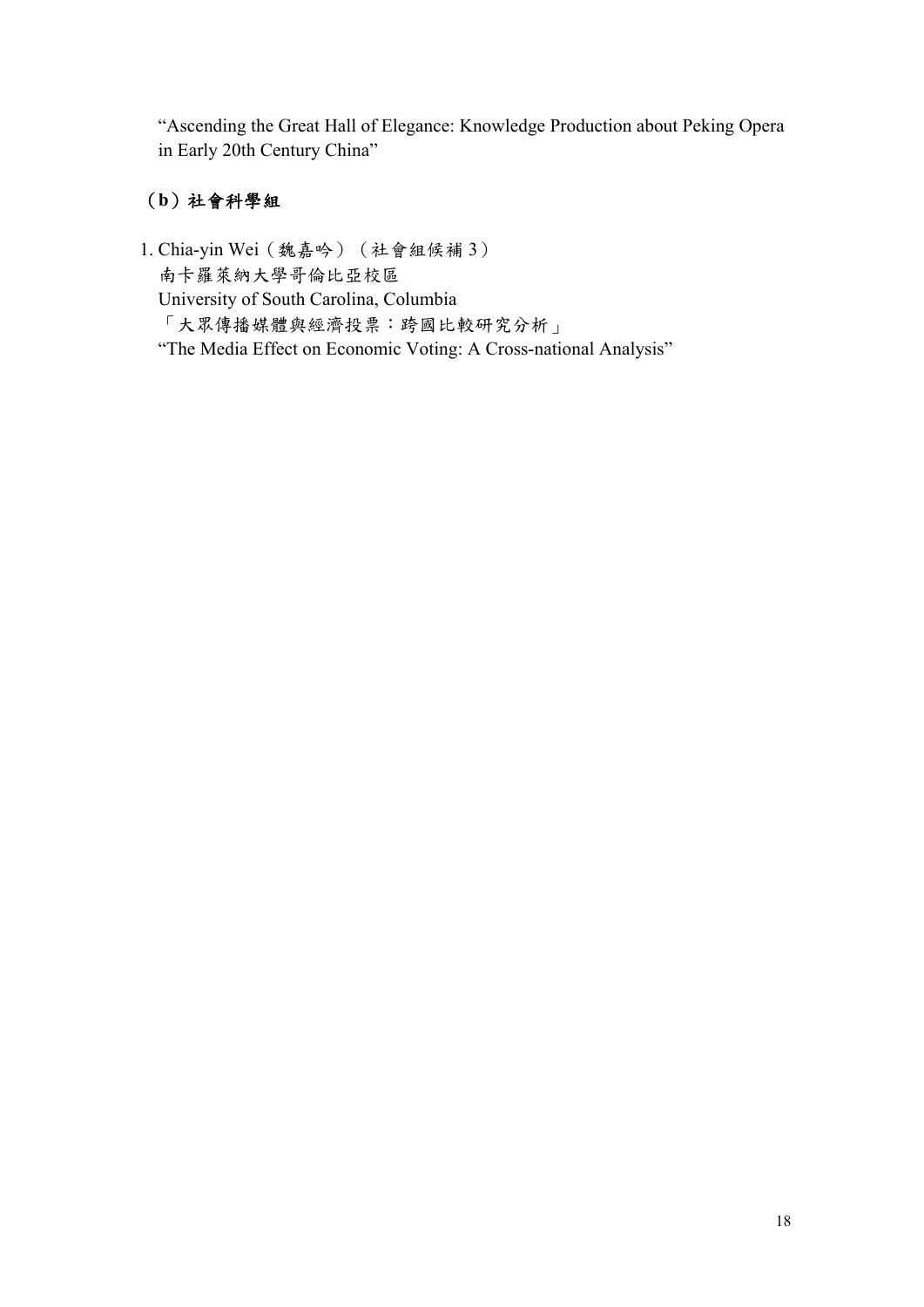#### 歐洲地區獎助名單

#### **A.** 系列講座類

1. Melinda Pap

匈牙利羅蘭大學 Eötvös Loránd University (Hungary) "New Research Trends in the Study of the Chinese Past" 補助金額:€22,000 執行期限:1 年

### **B.** 研究計畫類

1. Ming-Sung Kuo(郭銘松) 英國華威大學 University of Warwick (UK) "The Rise and Fall of Juristocracy in Taiwan: Lessons from the Role of the Taiwan Constitutional Court in Managing the Jurisdictional Conflict between the Political Departments, 1948-2012" 補助金額:€26,000 執行期限:2 年

2. Marc Andre Matten

德國埃爾蘭根-紐倫堡大學 University of Erlangen-Nuremberg (Germany) "Science, Modernity and Political Behavior in Contemporary China (1949-1978)" 補助金額:€66,000 執行期限:2 年

3. María Cruz Berrocal(古愛琳)

西班牙高等科學研究委員會 Consejo Superior de Investigaciones Científicas (Spain)

"Taiwan in the 17th Century: Archaeology of Early Colonialism and the Beginnings of Globalization" 補助金額:€85,000 執行期限:3 年

4. Weishan Huang(黃維珊)

德國普朗克宗教與民族多樣性研究所

Max Planck Institute for the Study of Religious and Ethnic Diversity (Germany) "Deterritorialization and Localization: Taiwanese Capital-Linked Migrants and Transnational Religious Networks in Shanghai" 補助金額:€24,000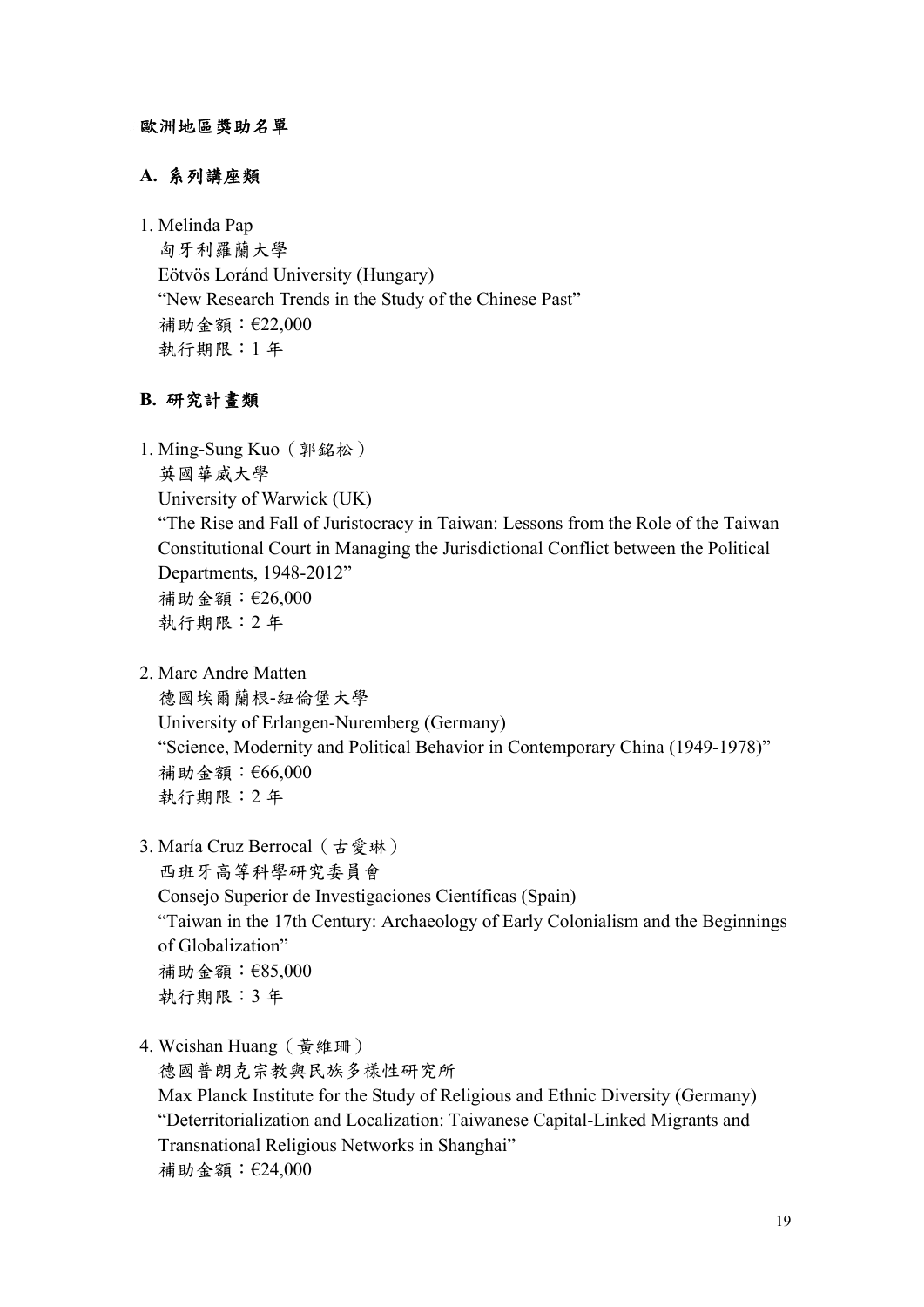執行期限:2 年

5. Wlodzimierz Cieciura(齊惟慎) 波蘭華沙大學 University of Warsaw (Poland) "Chinese Muslims and Islam on Two Sides of the Strait. A Comparative History of Modern Religious, Cultural and Ethnic Identity of Sinophone Muslims in Mainland China and on Taiwan" 補助金額:€27,000 執行期限:3 年

### **C.** 學術研討會類

1. Lisa Indraccolo

瑞士蘇黎世大學 University of Zurich (Switzerland) "Masters of Disguise? Conceptions and Misconceptions of 'Rhetoric' in Chinese Antiquity" 補助金額:€12,000 執行期限:1 年

2. Ann Heirman

比利時根特大學 Ghent University (Belgium) "Network and Identity: Exchange Relations between China and the World" 補助金額:€7,000 執行期限:1 年

3. Evelyn Goh(吳翠玲)

英國倫敦大學皇家哈洛威學院 Royal Holloway, University of London (UK) "Rising China's Influence in Developing Asia" 補助金額:€15,000 執行期限:1 年

4. Axel Schneider(施耐德) 德國哥廷根大學 Göttingen University (Germany) "Questioning Modernity: Critical Engagement with Western Knowledge in Late Imperial and Republican China" 補助金額:€13,000 執行期限:1 年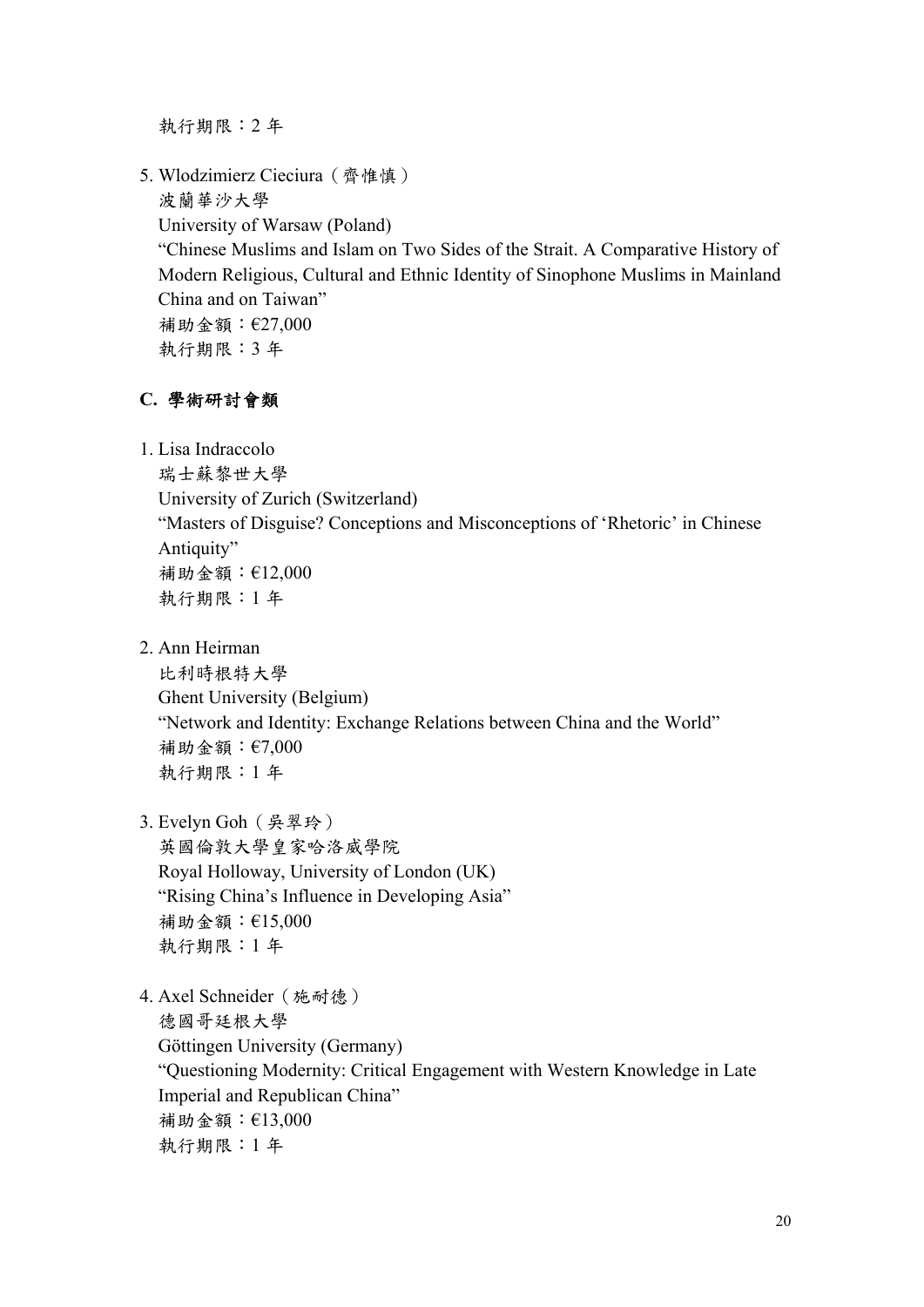5. Françoise Bottéro(蒲芳莎)

法國社會科學高等研究院 École des Hautes Études en Sciences Sociales (France) "EACL-8 The 8th Conference of the European Association of Chinese Linguistics" 補助金額:€2,000 執行期限:1 年

6. Rudolf Wagner(瓦格納)

德國海德堡大學 Heidelberg University (Germany) "Leisure and Social Change: The Dynamics of the Transcultural Flow of Concepts, Institutions, and Practices of Leisure across Asia" 補助金額:€15,000 執行期限:1 年

7. Richard Little

英國布里斯托大學 University of Bristol (UK) "The Chinese School of International Relations and its Critics" 補助金額:€20,000 執行期限:1 年

## **D.** 出版補助類

1. Aliénor Bergeron

西班牙 Edicions Bellaterra 出版社 Edicions Bellaterra (Spain) "*El licenciado número uno Zhang Xie: La primera obra de teatro chino del siglo XV* (《張協狀元》)", translated and edited by Regina Llamas 補助金額:€7,000 執行期限:1 年

## **E.** 專案補助類

1. Ming-Yeh T. Rawnsley 歐洲臺灣研究學會 European Association of Taiwan Studies (Germany) 「『歐洲臺灣研究學會』延續案」 "European Association of Taiwan Studies -- Application for Continued Funding from the Chiang Ching-Kuo Foundation for International Scholarly Exchange  $(2014 - 2016)$ " 補助金額:€35,700 執行期限:3 年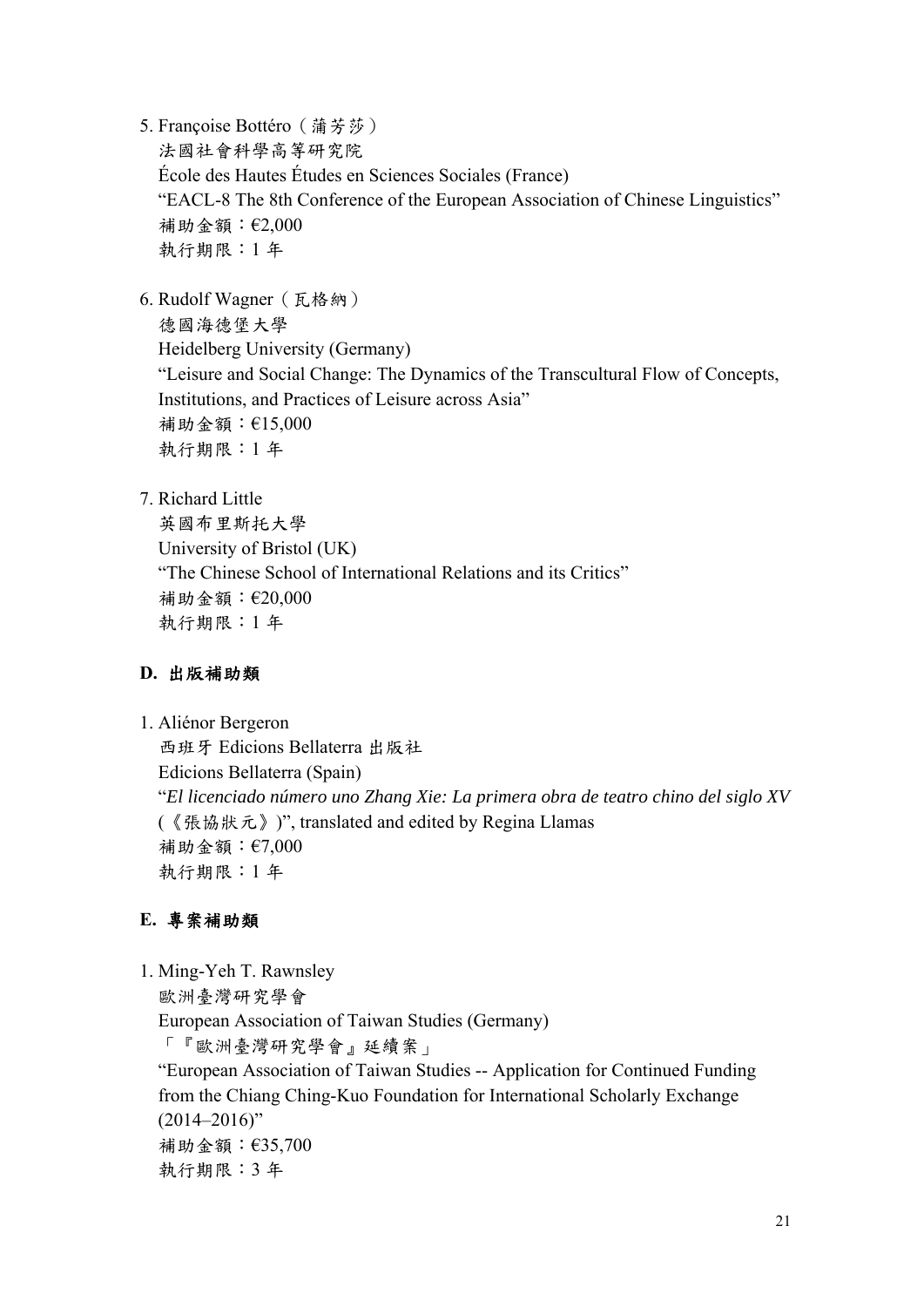### **F.** 博士論文獎學金纇

- 1. Sheng-Chi Shu(舒聖祺) 英國劍橋大學 University of Cambridge (UK) "Tango with a Giant: Reuters and Shifting Power Relationships in Nationalist China's Field of News Communications, 1931-1945" 補助金額:€12,000 執行期限:1 年
- 2. Yiming Shen (沈一鳴) 英國倫敦大學亞非學院 SOAS, University of London (UK) "Chinese Islamic Text Studies in the Seventeenth and Eighteenth Centuries: A Case Study of Two Chinese Translations of Jami's Persian Sufi Proses" 補助金額:€12,000 執行期限:1 年
- 3. Yu Tao(陶 郁) 英國牛津大學 University of Oxford (UK) "Enemies of the State or Friends of the 'Harmonious Society'? Religious Groups and Collective Protests in Contemporary Rural China" 補助金額:€12,000 執行期限:1 年
- 4. Giulia Zoccatelli (朱麗婭) 英國倫敦大學亞非學院

SOAS, University of London (UK) "Globalizing Empowerment: An Ethnography of AIDS and Civil Society in Contemporary Post-Socialist China" 補助金額:€12,000 執行期限:1 年

5. Alice Bianchi

法國國立東方語言文化學院 Institut National des Langues et Civilisations Orientales (France) "Beggars and Street Characters in Ming (1368-1644) and Qing (1644-1911) Dynasties Painting" 補助金額:€12,000 執行期限:1 年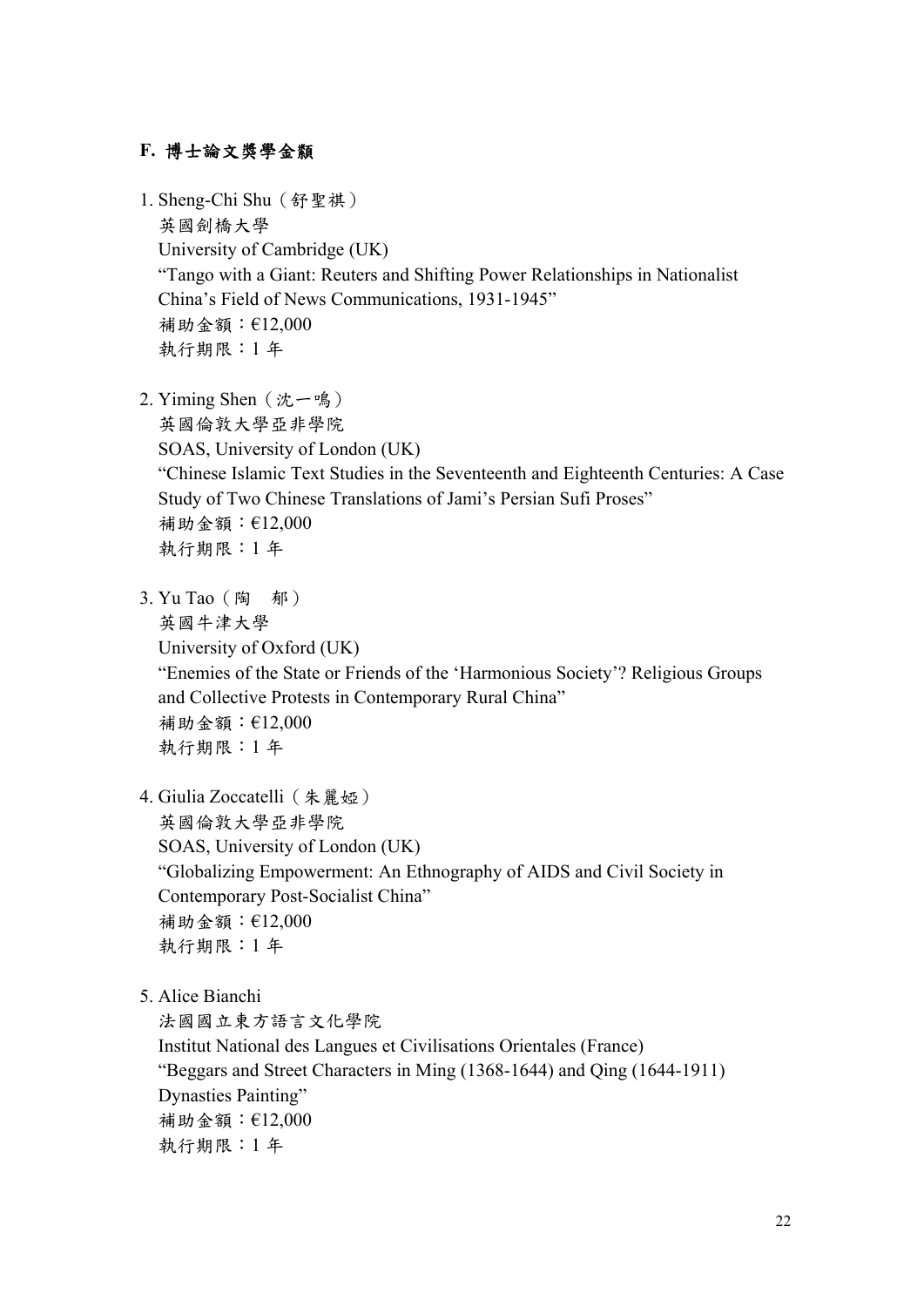6. Valentina Punzi

義大利那不勒斯東方大學 L'Orientale University of Naples (Italy) "The Three Brothers of Amye Drakar: Sacralized Landscape and Local Identities in Southeast Amdo" 補助金額:€12,000 執行期限:1 年

7. Philip Entwistle

英國牛津大學

University of Oxford (UK) "The Dragon and the Lamb: Christianity, Nationalism and the State in China" 補助金額:€12,000 執行期限:1 年

8. [Gideon Elazar](http://www.cckf.org.tw/list_a.asp?userID=lazarustsfat@walla.co.il) 

以色列海法大學 Haifa University (Israel) "Reborn in the Chinese Borderland: Missionaries, Ethnicity and State Control in Globalized Yunnan: A Summary" 補助金額:€12,000 執行期限:1 年

9. Emmanuel Caron (高龍)

法國高等社會科學研究院

École des Hautes Études en Sciences Sociales (France)

"Alternative Forms of Housing in Beijing: Room and Bed Renting in Villages in the City, Underground Housing, Shared Apartments and Dilapidated Neighborhoods" 補助金額:€12,000 執行期限:1 年

10. Lik Hang (Lincoln) Tsui (徐力恆) 英國牛津大學 University of Oxford (UK) "The Social and Cultural Uses of Letters in Song China (960-1279): A Study in Classical Chinese Epistolary Culture" 補助金額:€12,000 執行期限:1 年

#### ●候補

1. Pauline Sebillaud(候補 1) 法國高等實驗學院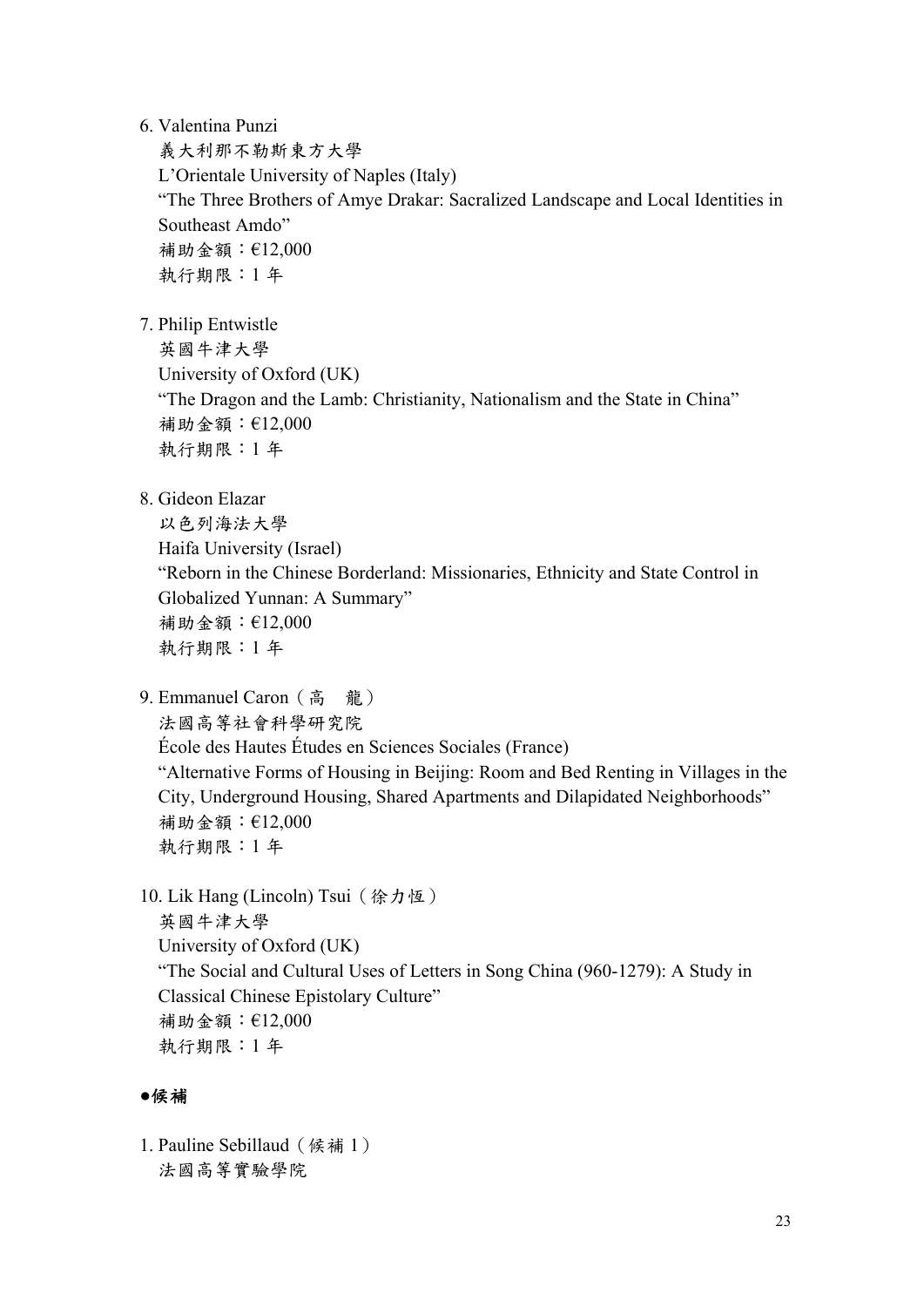École Pratique des Hautes Études (France) "Settlement Spatial Organization in Central Plains China during the Period of Transition from Late Neolithic to Early Bronze Age (c. 2500-1050 B.C.)"

2. Regina Martinez Enjuto(候補 2)

英國倫敦大學政經學院 LSE, University of London (UK) "The Politics of Labor Rights Protection in Contemporary China: A Critical Analysis of How Labor Laws Frame Workers' Mobilization Strategies Hinged by Labor NGOs, Legal Aid and Public Interest Lawyers"

3. Gwendoline Debethune(候補 3)

法國高等社會科學研究院

École des Hautes Études en Sciences Sociales (France)

"The Role of Microcredit in the Emancipation of Women in the People's Republic of China: A Socio-Economic Issue with a Political Dimension?"

# **G.** 博士後研究獎助金類

1. Oded Abt

以色列本古里昂大學 Ben-Gurion University of the Negev (Israel) "Muslim Memories and Chinese Identity: Descendants of Muslims in Southeast China and Taiwan" 補助金額:€36,000 執行期限:2 年

- 2. Michael Stanley-Baker(徐 源) 德國萊比錫大學 Leipzig University (Germany) "Mapping the Religio-Medical Market in Early Medieval China" 補助金額:€36,000 執行期限:2 年
- 3. Elisa Cencetti (艾莉莎) 德國柏林宏堡大學 Humboldt-Universität zu Berlin (Germany) "The Process of Power Legitimization: Local Powers and the Making of the State on the Tibetan Grasslands of Amdo-Qinghai (PRC)" 補助金額:€36,000 執行期限:2 年

# **H.** 中華民國留學生博士論文獎學金類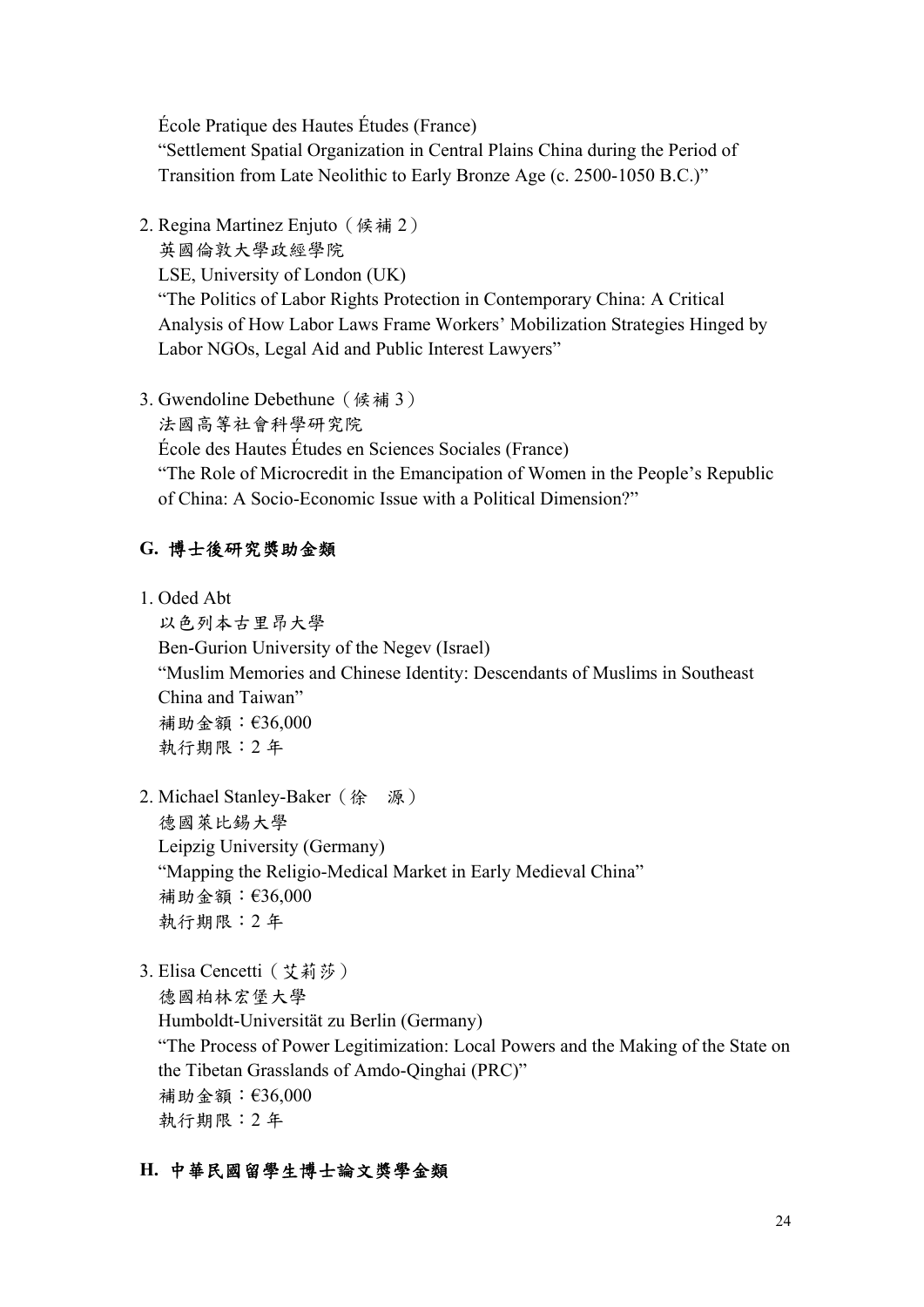1. Hungju Hsu(許宏儒) 法國盧昂大學 University of Rouen (France) 「邁向新教育?臺灣教育改革的歷史發展與脈絡」 "Towards the New Education? History and Context of the Development of Educational Reform in Taiwan" 補助金額:€12,000 執行期限:1 年

- 2. Yunju Chen(陳韻如) 英國牛津大學 University of Oxford (UK) 「物質世界中的知識生產:宋代的熱藥分類與運用」 "Heating Drugs in Imperial China (960-1279): Knowledge Production in the Material World" 補助金額:€12,000 執行期限:1 年
- 3. Fu-chen Chiang(蔣馥蓁) 法國高等實驗學院 École Pratique des Hautes Études (France) 「道教科儀文本的型態:分類、流傳與使用–以《廣成儀制》為例」 "Models in Taoist Texts: Typology, Transmission and Usage -- In Studying of the Tradition *Guangcheng yizhi*" 補助金額:€12,000 執行期限:1 年
- 4. Amy Fang-yen Hsieh(謝芳燕) 英國劍橋大學 University of Cambridge (UK) 「中文為第二語言與英文為第二語言之關係子句習得比較」 "Comparison of Relative Clause Acquisition by Second Language Learners of Chinese and Second Language Learners of English"

補助金額:€12,000 執行期限:1 年

5. Chih-wen Lan(藍志玟)

德國班堡大學

Universität Bamberg (Germany)

「互動的古蹟保存--跨越國界文化--臺灣與德國的衝擊、溝通與合作」

"The Interaction of Heritage Conservation -- Surmounting Nations and Cultures -- Clash, Communications and Cooperation between Taiwan and Germany"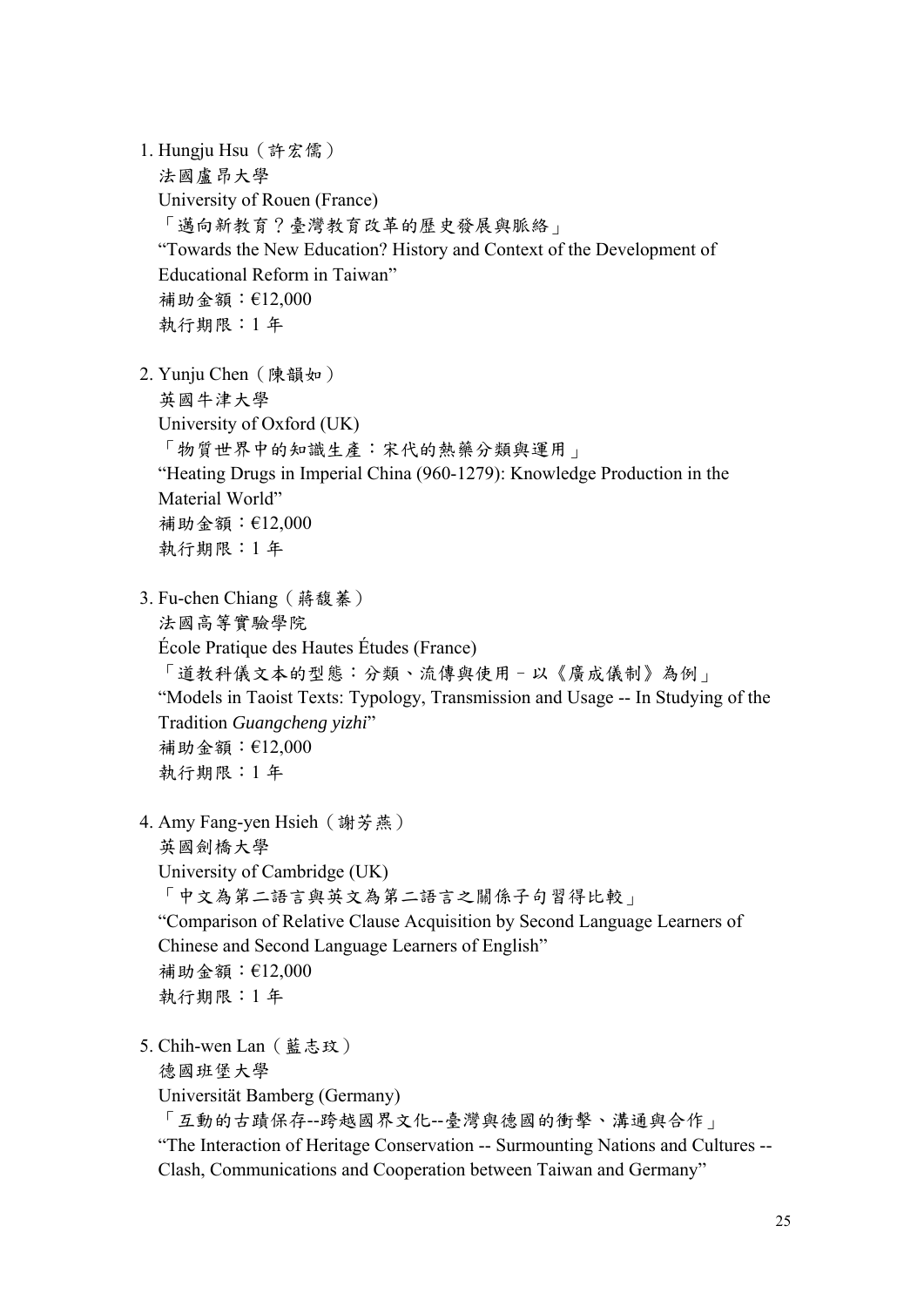補助金額:€12,000 執行期限:1 年 6. Mu-chun Wu(吳牧錞) 英國牛津大學 University of Oxford (UK) 「空間建構的社會關係:早期高士排灣的社會轉變」 "The Spatial Construct of Social Relations: Social Transformation in Early Kau-Shi, Taiwan" 補助金額:€12,000 執行期限:1 年 7. Wen-ching Ting(丁文卿) 英國薩塞克斯大學 University of Sussex (UK) 「擺盪於國界之間:以邊陲為『家』的傣族」 "Struggling in Between: Shan (Tai) Survival Migrants on the Thai-Burma Border" 補助金額:€12,000 執行期限:1 年 8. Wu-long Jhuang(莊武龍) 英國雪菲爾大學 University of Sheffield (UK) 「當代原住民狩獵、野生動物保育與原住民族發展:臺灣東部太魯閣族之制度 分析」 "Contemporary Indigenous Hunting, Wildlife Conservation and Indigenous Development: An Institutional Analysis of the Truku People in Eastern Taiwan" 補助金額:€12,000 執行期限:1 年 9. Ren-jie Lin(林仁傑) 英國倫敦大學教育學院 Institute of Education, University of London (UK) 「跨國知識的轉移與再脈絡化:英國教育基礎理論在臺灣的發展(1968-)」 "Transnational Knowledge Dissemination and Recontextualisation: The Development of British Foundations of Educational Disciplines in Taiwan since 1968" 補助金額:€12,000 執行期限:1 年 10. Chung-yang Yeh(葉崇揚) 英國南安普敦大學 University of Southampton (UK)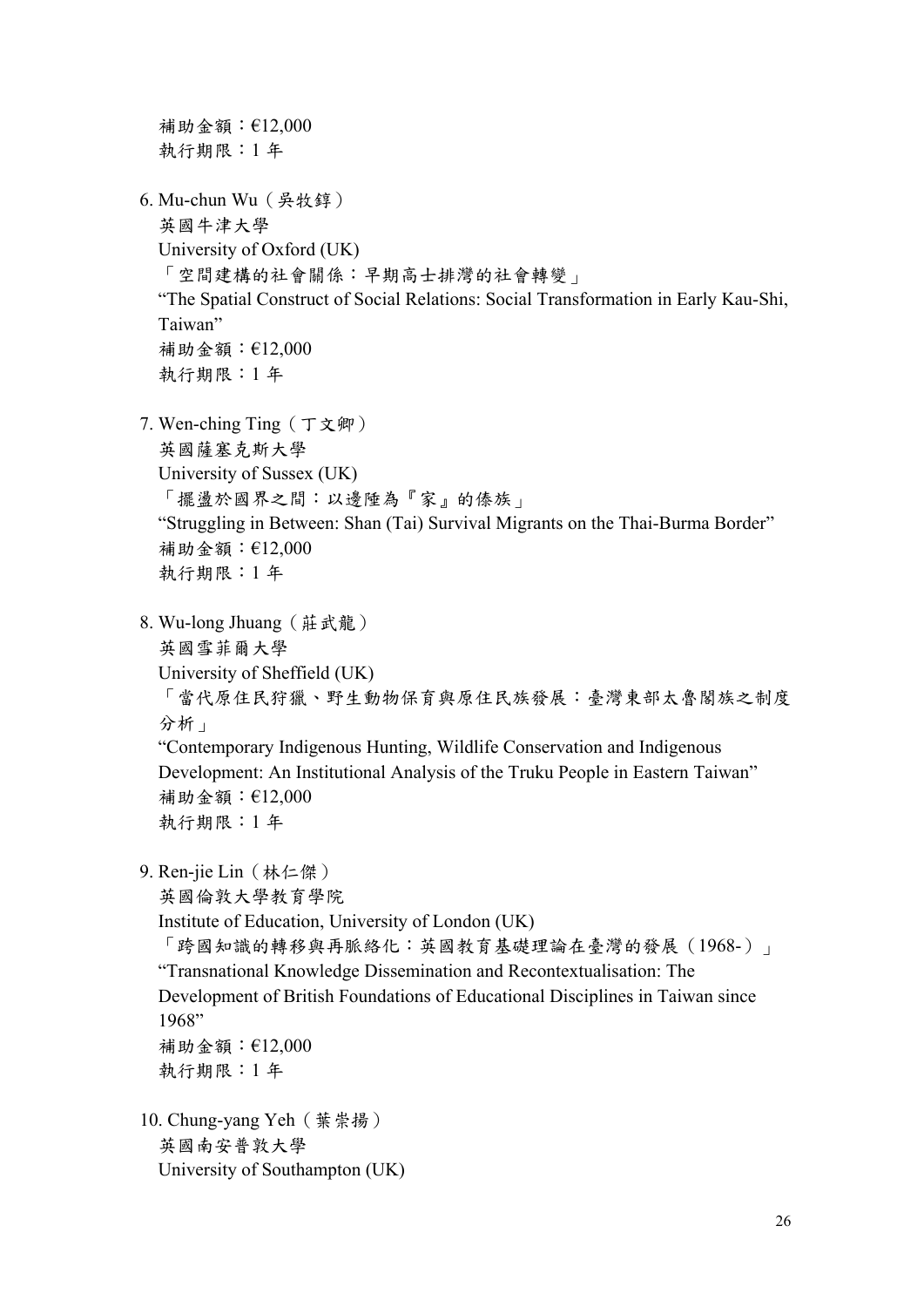「東亞年金體系的比較:政治經濟學觀點」 "Pension Development in East Asia -- A Political-Economic Explanation" 補助金額:€12,000 執行期限:1 年 11. Chi-chung Wang(王啟仲) 英國愛丁堡大學 University of Edinburgh (UK) 「搖滾樂場域中的知識獲取、品味與學習實踐:以臺灣「校園搖滾」為例」 "Knowledge Acquisition, Taste and Practice in the Rock Field: The Case of 'Schooled Rock' in Taiwan" 補助金額:€12,000 執行期限:1 年 12. Yuchi Lin(林玉琪) 英國赫特福德大學 University of Hertfordshire (UK) 「舞動中的人我關係—舞蹈治療對臺灣女性的憂鬱症治療的運用」 "I-Other Relationship in Moving: Dance Movement Psychotherapy as a Treatment for Women with Depression in Taiwan" 補助金額:€12,000 執行期限:1 年 13. Pei-Chun Wen(溫珮君) 比利時荷語魯汶大學 Katholieke Universiteit Leuven (Belgium) 「水田地景的城鄉重組:從水與生態系統探討嘉南平原的聚落演化與城市發展 規劃」 "A Shifting Landscape of the Water-Production Territory: Morphology of Production Landscapes and Settlements in the Chia-Nan Plain, Taiwan" 補助金額:€12,000 執行期限:1 年 14. Pin-Hsien Wu(吳品賢) 英國薩塞克斯大學 University of Sussex (UK) 「環境意識與環保行動的形成–中國與印度『煤都』之比較」 "The Formation of Environmental Movements in China and India -- Case Studies on Coal Mining" 補助金額:€12,000 執行期限:1 年

15. Chinchih Chen(陳靜芝)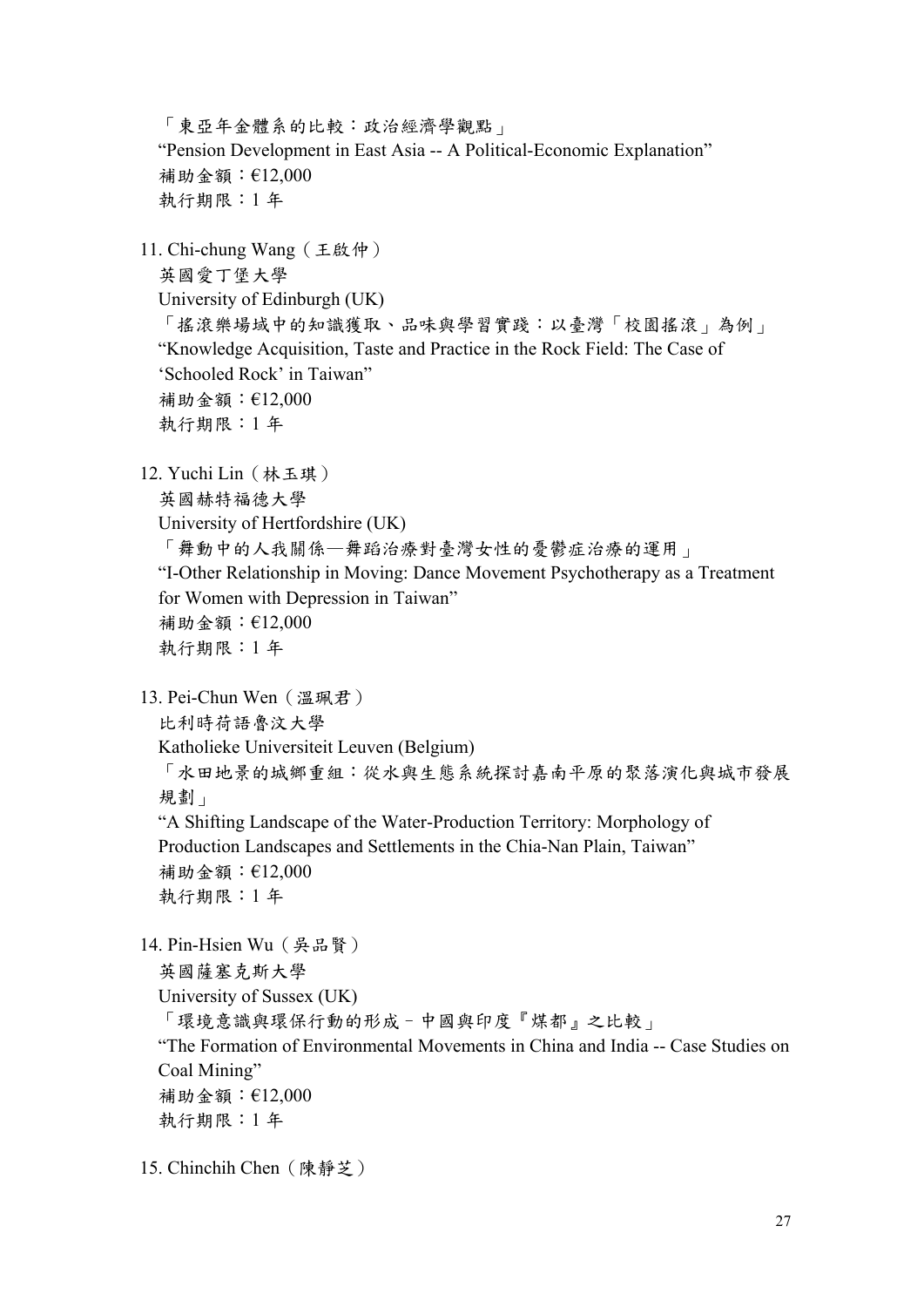英國倫敦大學政經學院

LSE, University of London (UK)

「聚集經濟、貿易成本與經濟整合:以臺灣廠商在東亞的直接投資及貿易模式 為例」

"How Agglomeration Economies and Trade Costs Reshape Economic Integration: Evidence from Taiwan Firms' Foreign Direct Investment and Trade Patterns in East Asia"

補助金額:€12,000 執行期限:1 年

- 16. Yu-kei Tse(謝豫琦)
	- 英國倫敦大學金匠學院
	- Goldsmiths, University of London (UK)

「同時共代之消費欲求?網路分享作為同步消費國外當季電視節目新管道的文 化流動及權力意涵:以臺灣閱聽人為例」

"The Consumption of Foreign TV via Online Sharing: The Case in Taiwan as an Example"

補助金額:€12,000

執行期限:1 年

# **●**候補

### (**a**)人文學科組

1. De-jung Chen(陳德容)(人文組候補 3) 荷蘭阿姆斯特丹大學 University of Amsterdam (The Netherlands) 「『沙發衝浪』:世界主義的另類旅遊—臺灣與荷蘭沙發衝浪經驗研究」 "Mobilities in a Cosmopolitan World -- Couchsurfing Experiences in Taiwan and the Netherlands"

2. Shih-huang Hsu(許詩凰)(人文組候補 5)

英國倫敦大學皇家哈洛威學院

Royal Holloway, University of London (UK)

「當代中國崑曲藝術的發展及自我東方主義:經濟時代下傳統藝術的傳承與再 塑」

"Chinese Kunqu in Contemporary Times and Self-Orientalism: Inheritance and Reinvention of Traditional Art in an Economic Age"

# (**b**)社會科學組

1. Yu-Shan Chang(張毓珊)(社會組候補 1) 英國倫敦大學大學學院 University College London, University of London (UK)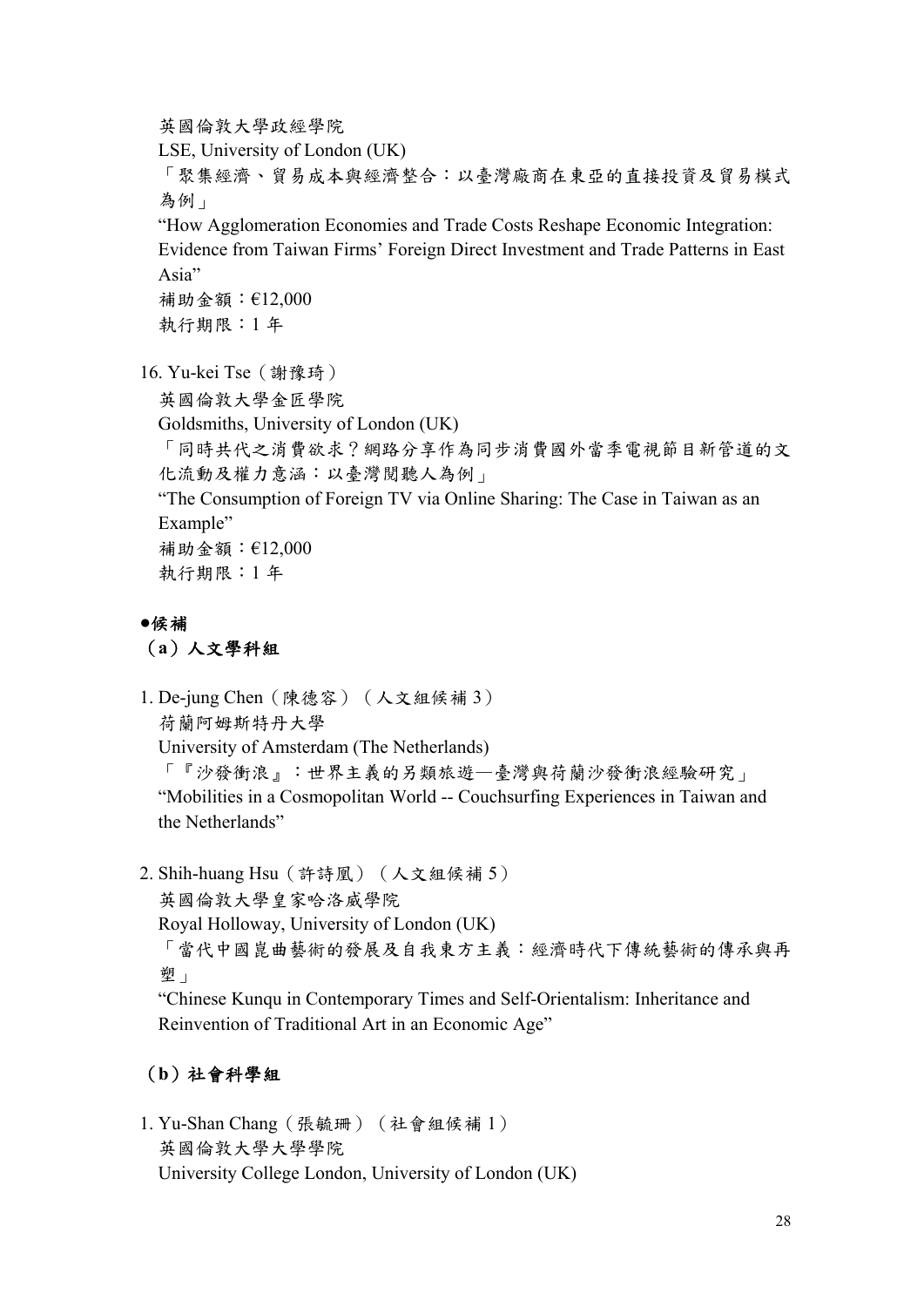「公共出資法律服務之整合機制與動機:英格蘭與威爾斯、澳洲、臺灣之比較」 "The Mechanisms and Rationale for Integrated Publicly Funded Legal Services: A Comparative Study of England and Wales, Australia and Taiwan"

- 2. Yi-Chang Lee(李奕璋)(社會組候補 2) 英國蘭開斯特大學 Lancaster University (UK) 「創新產品設計決策於中小企業之研究」 "Innovative Product Design Decision-making in SMEs"
- 3. Mu-yi Chou(周睦怡)(社會組候補 4) 德國柏林宏堡大學 Humboldt-Universität zu Berlin (Germany) 「經濟自由化後走向民主化還是威權鞏固?從公共治理的脈絡下比較臺灣和中 國大陸國家社會關係之變化」 "Democratization or Authoritarian Consolidation after Economic Liberalization?

Comparison of the Variation of State-Society Relationships between Taiwan and China from the Aspect of Public Governance"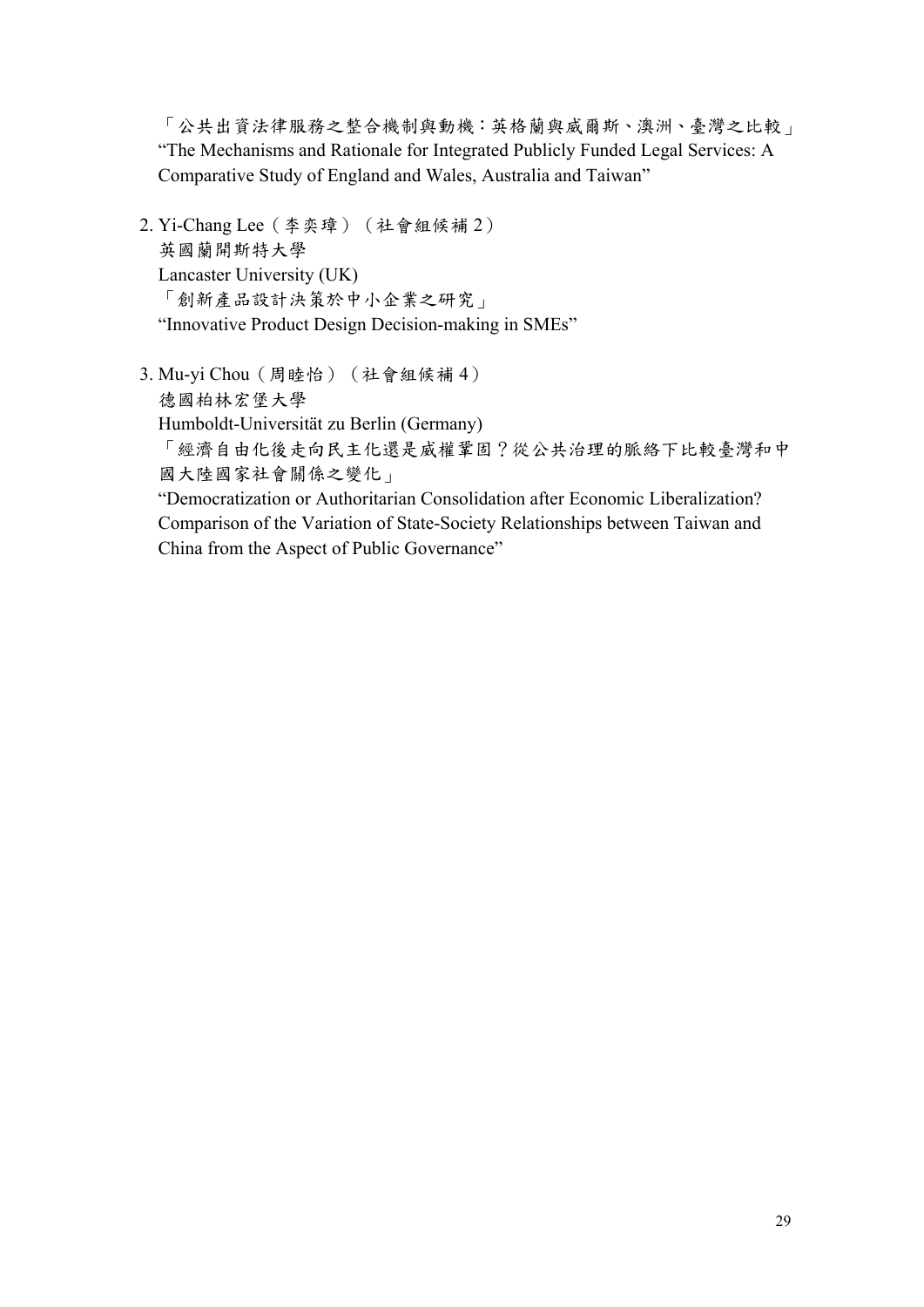### 東歐地區獎助名單

### **A.** 圖書館補助類

1. Anett Kozjek-Gulyás 匈牙利天主教彼德巴斯曼尼大學 Pázmány Péter Catholic University (Hungary) "Library Acquisition of PPCU" 補助金額:€8,800 執行期限:3 年

### **B.** 研究計畫類

1. Frank Kraushaar 拉脫維亞大學 University of Latvia (Latvia) "Restoring Ambiguity 歸隱. Critical Essays on a Poetic Paradigm in Selected Works of Li He (790-816), Lin Bu (967-1028) and Liu Yong (987-1053)" 補助金額:€19,900 執行期限:2 年

2. Ákos Bertalan Apatóczky 匈牙利羅蘭大學 Eötvös Loránd University (Hungary) "The Reconstruction of a 17th Century Sino-Mongol Glossary" 補助金額:€12,000 執行期限:1 年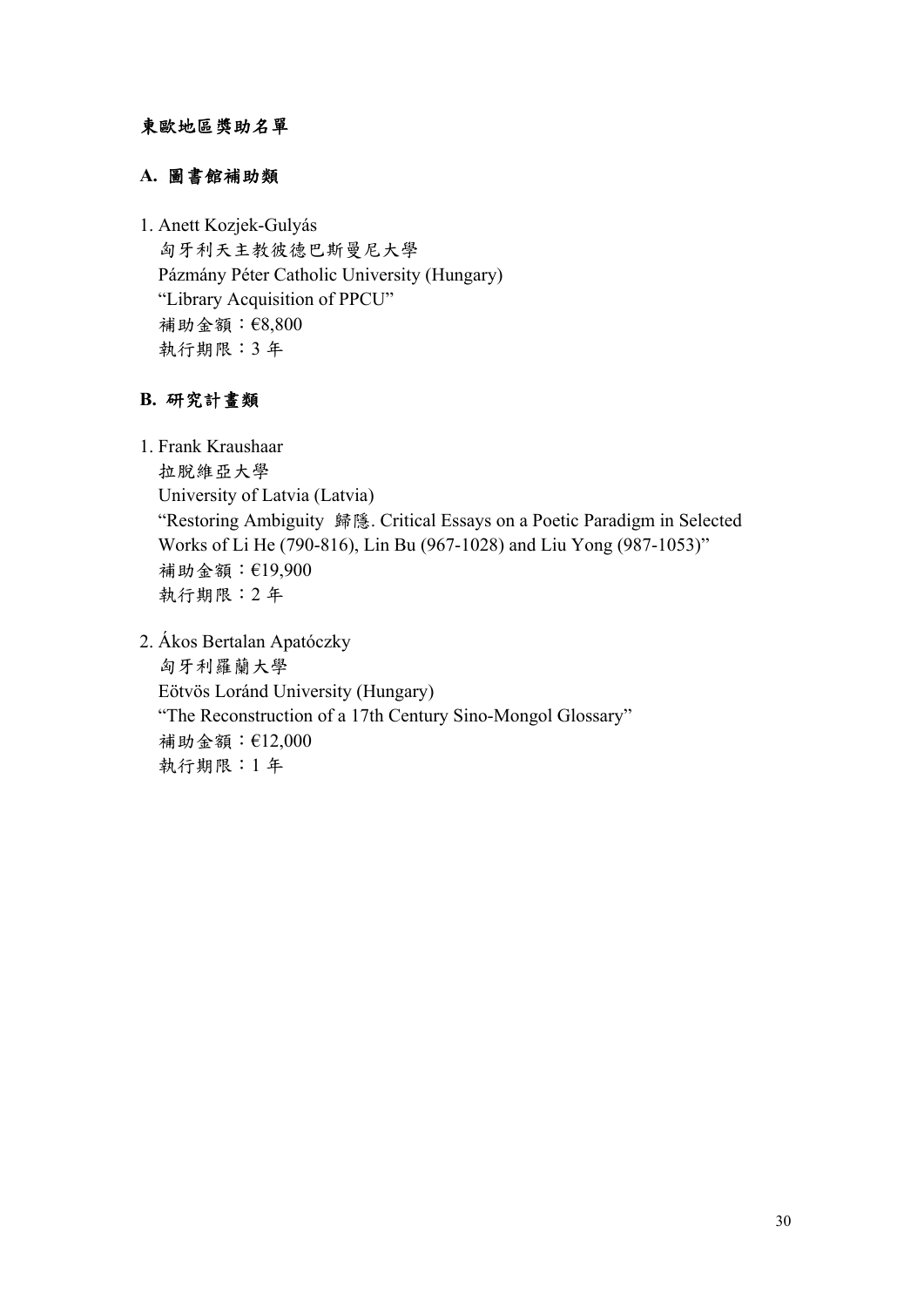#### **A.** 研究計畫類

- 1. Frederick Teiwes 澳洲雪梨大學 University of Sydney (Australia) "Chinese Communist Elite Politics under Hua Guofeng and Deng Xiaoping" 補助金額:US\$39,000 執行期限:3 年
- 2. Bit-Chee Kwok(郭必之) 香港城市大學 City University of Hong Kong (Hong Kong) "A Study on Subgrouping of Southern Min" 補助金額:US\$38,000 執行期限:2 年
- 3. Xiaoping Fang(方小平) 澳洲雪梨科技大學 University of Technology, Sydney (Australia) "Between Hierarchy and Equality: Women Doctors, Modern Medicine, and Socialist Politics in China" 補助金額:US\$10,000 執行期限:1 年
- 4. Emilie Yueh-yu Yeh(葉月瑜) 香港浸會大學 [Hong Kong Baptist University](http://www.hkbu.edu.hk/) (Hong Kong) "*Wenyi* 文藝 and Film Marketing in Republican China" 補助金額:US\$35,000 執行期限:3 年
- 5. Shu-Sen Chang(張書森) 香港大學 University of Hong Kong (Hong Kong) "One Hundred Years of Suicide in Taiwan" 補助金額:US\$52,000 執行期限:2 年
- 6. Elena Gregoria Chin Fern Chai(蔡靜芬) 馬來西亞砂勞越大學 Universiti Malaysia Sarawak (Malaysia)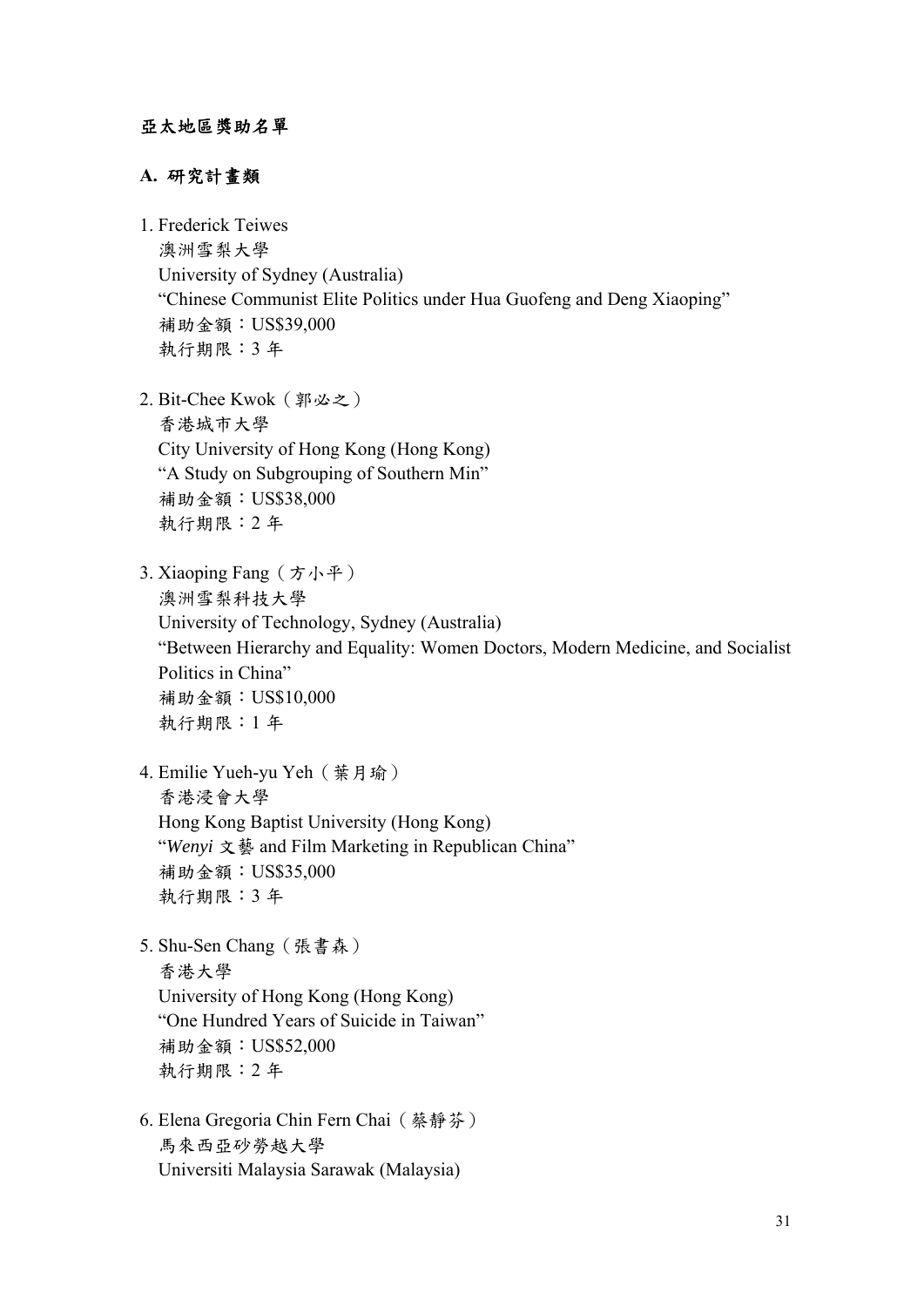"Perceptions and Acceptance of Tua Pek Kong as an Official Religion: A Survey in Sarawak, Malaysia" 補助金額:US\$8,000 執行期限:2 年

7. Glenn Summerhayes

紐西蘭奧塔哥大學 University of Otago (New Zealand) "In Search of Austronesian Movements -- Archaeology on the North New Guinea Coast" 補助金額:US\$42,000 執行期限:2 年

- 8. Feng Chen(陳 峰) 香港浸會大學 [Hong Kong Baptist University](http://www.hkbu.edu.hk/) (Hong Kong) "Forming Labor NGOs: Leadership and Strategy" 補助金額:US\$55,000 執行期限:3 年
- 9. Wen-Chi Liao(廖文琦) 新加坡國立大學 National University of Singapore (Singapore) "The Impact of Land Rights on Urban Redevelopment" 補助金額:US\$34,000 執行期限:2 年

## **B.** 學術研討會類

1. Yin-wah Chu(朱燕華) 香港浸會大學 [Hong Kong Baptist University](http://www.hkbu.edu.hk/) (Hong Kong) "The Asian Developmental State: Reexaminations and New Departures" 補助金額:US\$20,000 執行期限:1 年

2. King-fai Tam(譚景輝)

香港理工大學 Hong Kong Polytechnic University (Hong Kong) "Political Humor in Modern China: Interdisciplinary Perspectives" 補助金額:US\$20,000 執行期限:1 年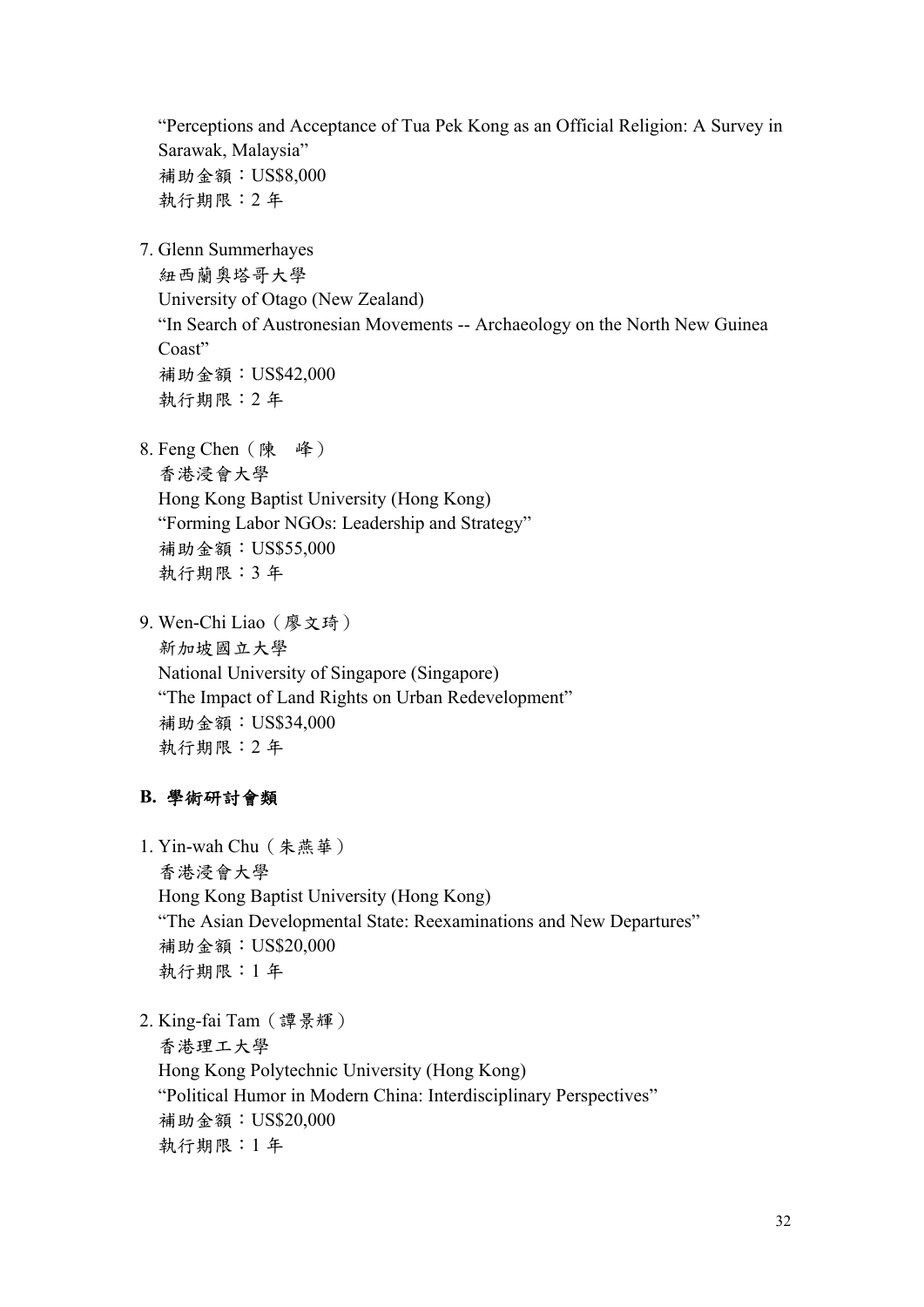#### **C.** 中華民國留學生博士論文獎學金類

1. Pei-hua Wu(吳培華) 紐西蘭奧塔哥大學 University of Otago (New Zealand) 「俾斯麥群島 Lapita 與後 Lapita 時期的文化連續性之探討」 "Lapita to Post-Lapita Transition in the Bismarck Archipelago" 補助金額:US\$15,000 執行期限:1 年

#### **●**候補

(**a**)人文學科組

1. Chiachiu Tsai(蔡家丘)(人文組候補 4) 日本筑波大學 University of Tsukuba (Japan) 「近代日本美術家的旅行與創作(1910-30 年代)--多元地域與文化交織的東亞 圖像」 "Japanese Artists' Travel and Art (1910s-30s): The Image of East Asia from

Multiple Areas and Cultures"

# 蔣經國國際學術交流基金會獎助計畫

#### 2013-2014 申請需知

獎助範圍:中華文化研究、華人社會研究及台灣研究。

申請條件:國內外研究教學機構(國內地區必須具備國際合作)。

開放地區:國內、美洲、歐洲及亞太地區。

補助類別:學術機構補助、研究計畫、資料蒐集、研討會、編著出版、 資深學者補助等。

美洲、歐洲和亞太地區另提供博士論文撰寫獎學金。

申請日期:一、每年 10 月 15 日(學術機構補助、研究計畫、資料蒐 集、資深學者補助等類別)

二、研討會與編著出版類每年受理兩次

● 9 月 15 日 一執行時間在次年 1 月至 6 月

● 1 月 15 日 一執行時間在當年 7 月至 12 月

 \*請注意,自 2011 年起,基金會各類獎助項目已全面改為線上申請, 詳情請參考基金會網站。

33